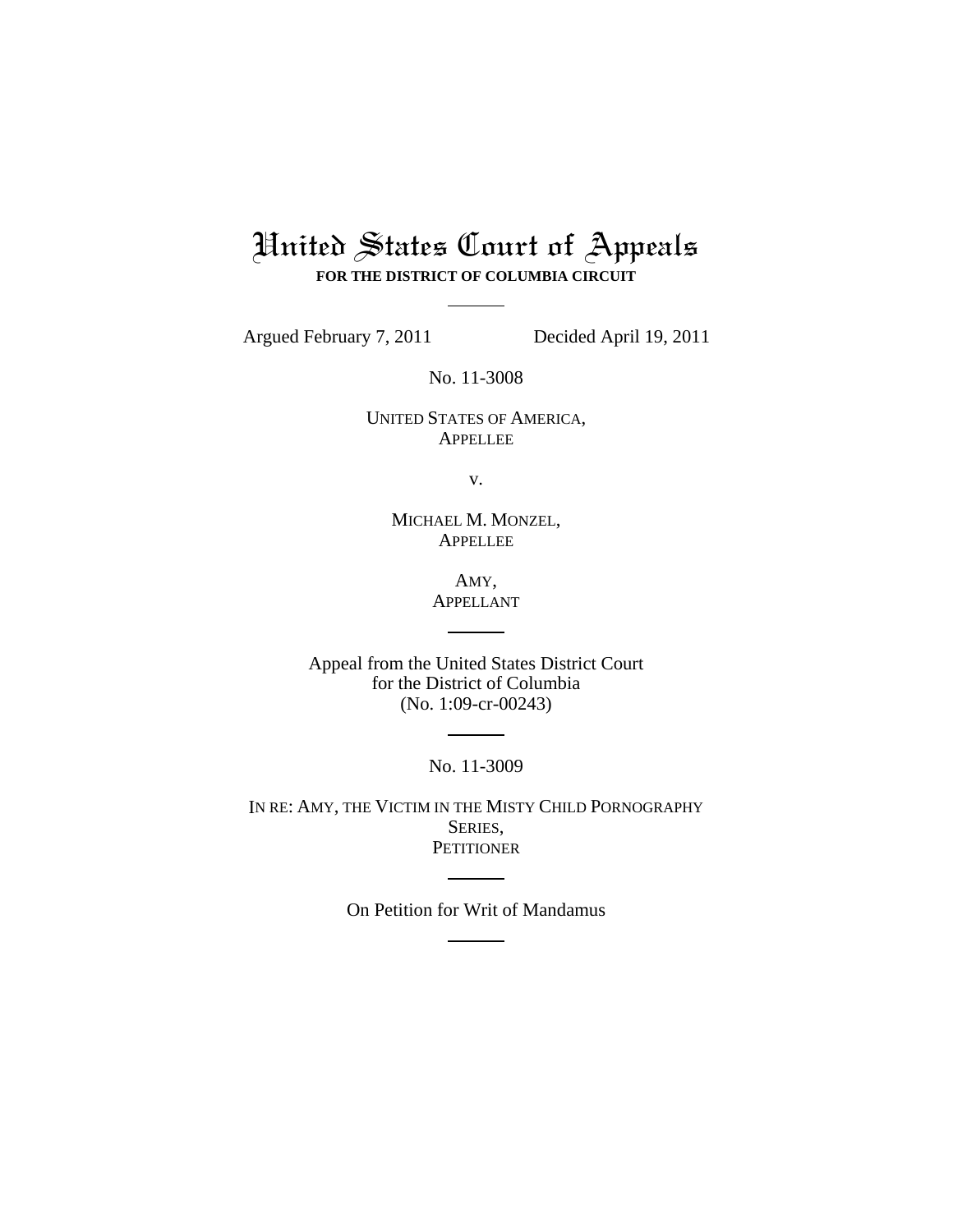*Paul Cassell* argued the cause for and filed the petition for writ of mandamus for appellant/petitioner Amy. With him on the petition was *James R. Marsh*.

*Nicholas P. Coleman* argued the cause for and filed the response for appellee/respondent United States of America. *Roy W. McLeese III*, Assistant U.S. Attorney, entered an appearance.

*David W. Bos*, Assistant Federal Public Defender, argued the cause and filed the response for appellee/respondent Michael M. Monzel. With him on the response were *A.J. Kramer*, Federal Public Defender, and *Neil H. Jaffee*, Assistant Federal Public Defender.

Before: GINSBURG, ROGERS, and GRIFFITH, *Circuit Judges*.

Opinion for the Court filed by *Circuit Judge* GRIFFITH.

 GRIFFITH, *Circuit Judge*: In December 2009, respondent Michael Monzel pled guilty to possession of child pornography. One of the images he possessed depicted the petitioner, who proceeds in this matter under the pseudonym "Amy." Amy subsequently sought \$3,263,758 in restitution from Monzel. The district court, however, awarded what it called "nominal" restitution of \$5000, an amount it acknowledged was less than the harm Monzel caused her. Amy challenges the award in a petition for mandamus and by direct appeal. We grant her petition in part because the district court admitted the restitution award was smaller than the amount of harm she suffered as a result of Monzel's offense, and we dismiss her direct appeal because it is not authorized by statute.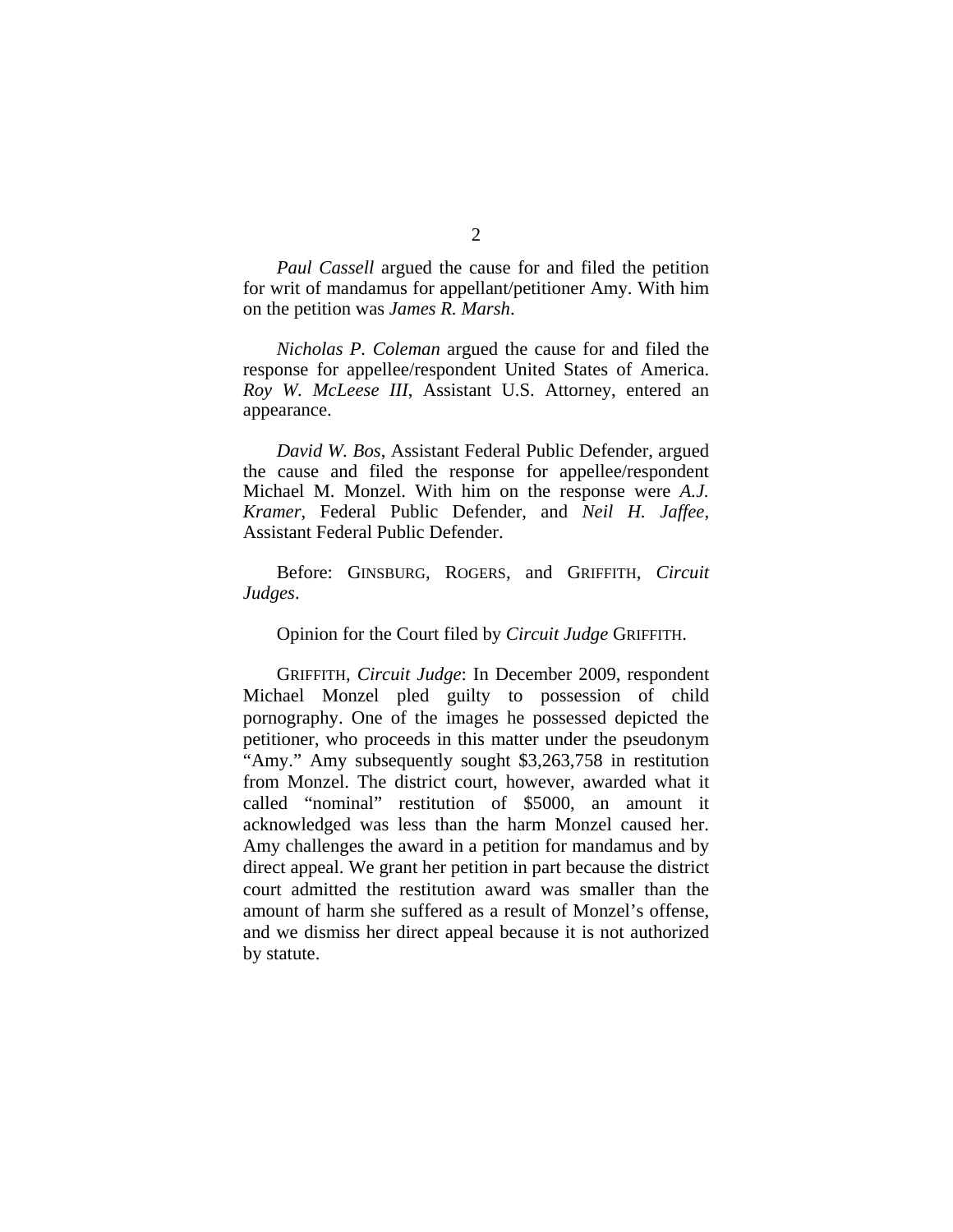3 I

A

This case involves the interplay of three statutes. 18 U.S.C. § 3771, also known as the Crime Victims' Rights Act (CVRA), grants crime victims "[t]he right to full and timely restitution as provided in law." *Id.* § 3771(a)(6). If a district court denies the relief sought, the Act provides that the victim or the government "may petition the court of appeals for a writ of mandamus." *Id.* § 3771(d)(3). The court of appeals is then required to "take up and decide such application forthwith within 72 hours after the petition has been filed." *Id.* 

18 U.S.C. § 2259 governs restitution awards for victims of child sexual exploitation and directs courts to award "the full amount of the victim's losses," *id.* § 2259(b)(1), defined as costs incurred for medical services; physical and occupational therapy or rehabilitation; necessary transportation, temporary housing, and child care expenses; lost income; attorneys' fees and other litigation costs; and "any other losses suffered by the victim as a proximate result of the offense," *id.* § 2259(b)(3). Neither the defendant's economic circumstances nor the victim's entitlement to compensation from another source may diminish the amount of the victim's award. *See id.* § 2259(b)(4)(B).

Finally, 18 U.S.C. § 3664 sets forth rules for issuing and enforcing restitution awards. As relevant here, the statute provides that "[a]ny dispute as to the proper amount or type of restitution shall be resolved by the court by the preponderance of the evidence." *Id.* § 3664(e). "The burden of demonstrating the amount of the loss sustained by a victim as a result of the offense" rests with the government. *Id.*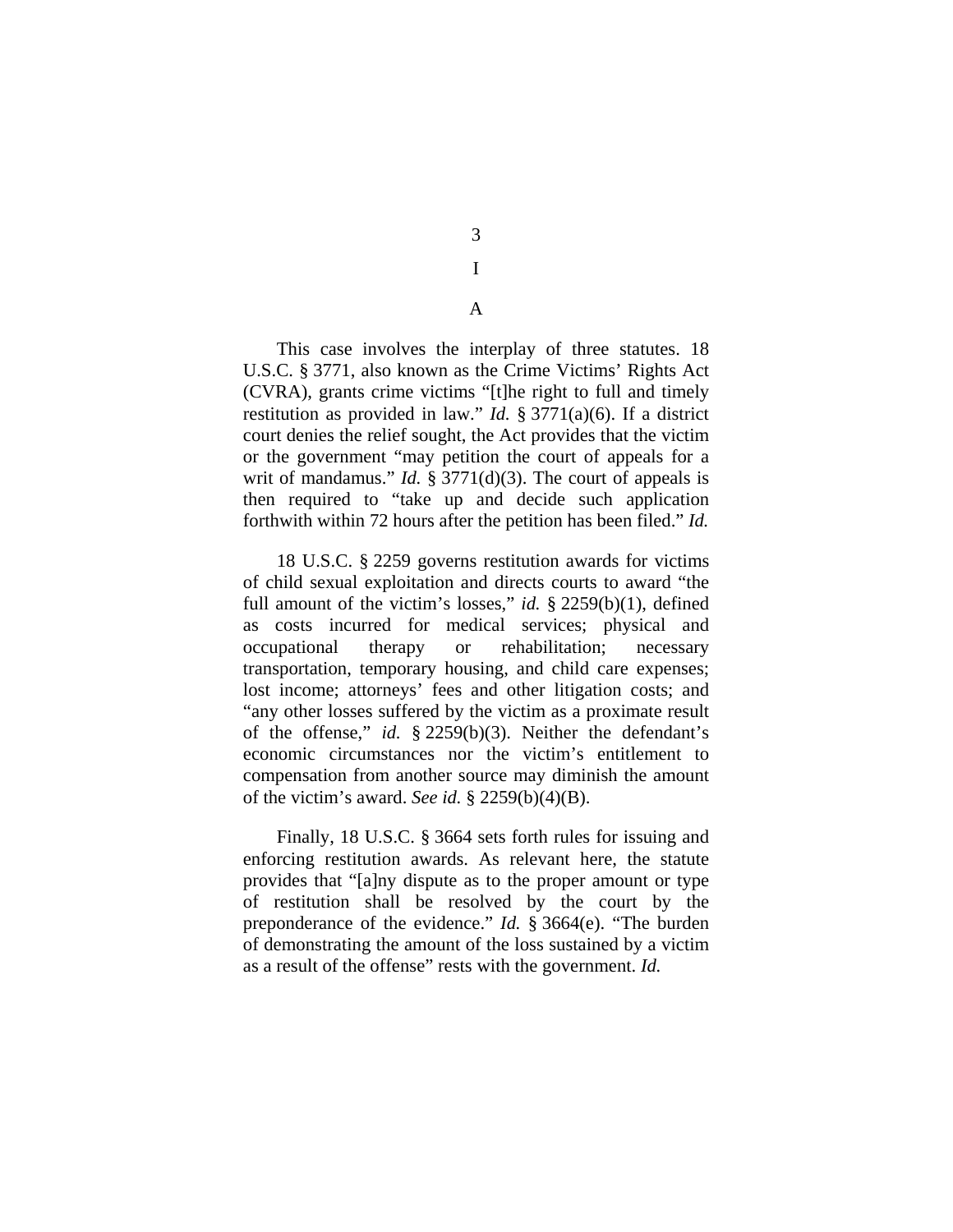On December 10, 2009, respondent Michael Monzel pled guilty to one count of distributing child pornography in violation of 18 U.S.C.  $\S 2252(a)(2)$  and one count of possessing child pornography in violation of 18 U.S.C. § 2252(a)(4)(B). The National Center for Missing and Exploited Children identified petitioner Amy as the minor depicted in one of the pornographic images Monzel possessed but did not distribute. Amy filed a victim impact statement seeking \$3,263,758 in restitution from Monzel, an amount she claims reflects her total losses from the creation and distribution of pornographic images of her as a child including images of her being sexually abused. Monzel argued that the district court should award Amy no more than \$100 because the government had failed to show what portion of Amy's losses he had caused.

In an order entered on January 11, 2011, the district court awarded Amy \$5000 in what it called "nominal" restitution. Even though the court had "no doubt" that this amount was "less than the actual harm" Monzel caused Amy, Restitution Order at 5, it declined to award more because neither the government nor Amy had submitted evidence "as to what losses were caused by Defendant's possession of [the victim's] images," *id.* at 3 (alteration in original) (quoting *United States v. Church*, 701 F. Supp. 2d 814, 832 (W.D. Va. 2010)) (internal quotation marks omitted). The court also declined to hold Monzel jointly and severally liable for the entirety of the harm Amy has suffered as a result of the distribution and possession of her image by others, given "the substantial logistical difficulties in tracking awards made and money actually recovered" from such persons. *Id.* at 5.

4

B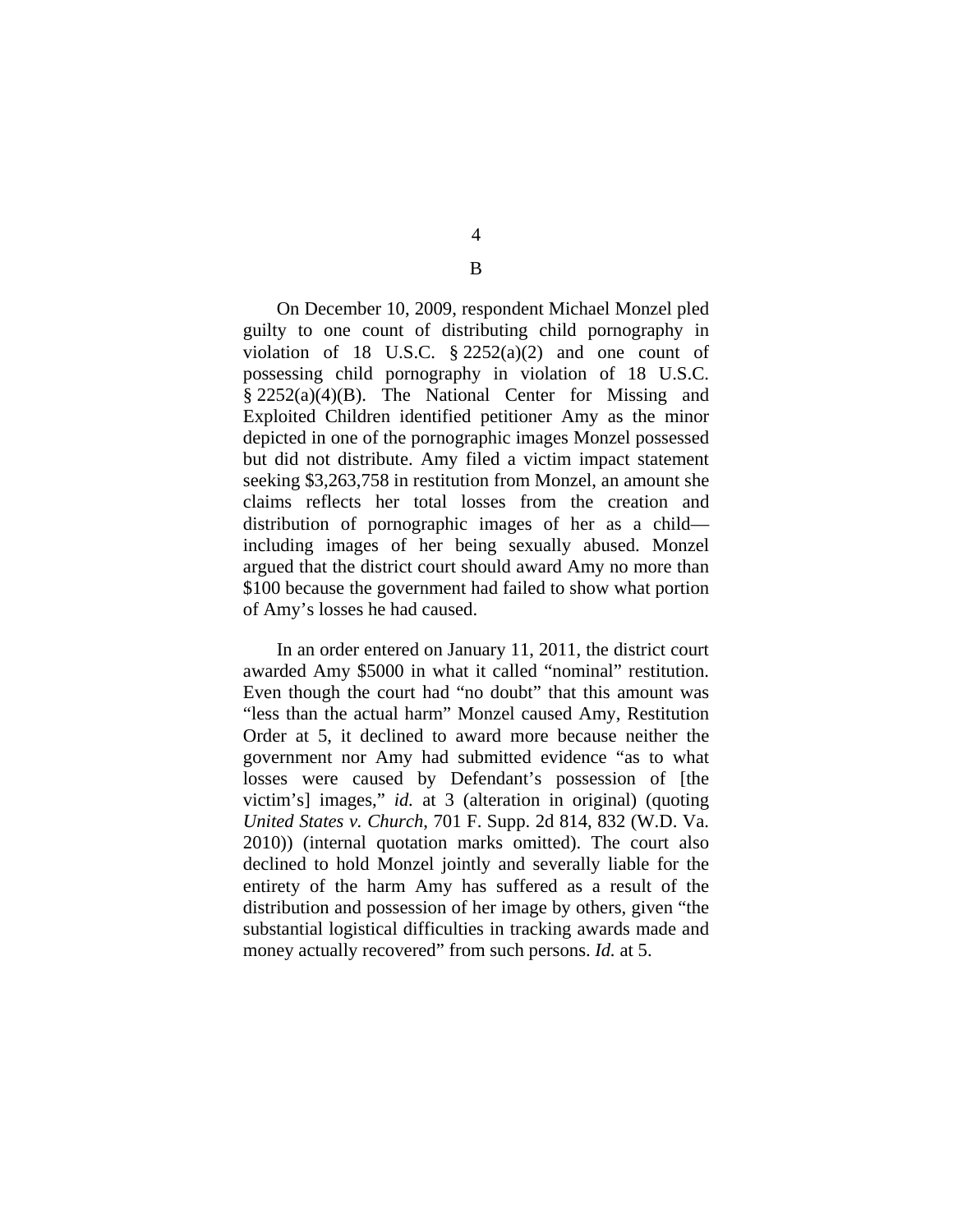Amy now petitions for a writ of mandamus under 18 U.S.C. § 3771(d)(3) directing the district court to order Monzel to pay her \$3,263,758 in restitution. She has also challenged the award in a direct appeal and moves to consolidate her mandamus petition with the appeal. The government moves to dismiss Amy's appeal on the ground that crime victims may not directly appeal restitution orders. We have jurisdiction over her mandamus petition under § 3771(d)(3) but dismiss her direct appeal because it is not authorized by statute.

II

 As a preliminary matter, Amy has filed a motion to waive the 72-hour statutory deadline for deciding her mandamus petition. Monzel and the government both oppose her motion on the ground that the time limit cannot be waived at the sole discretion of the crime victim. We think Monzel and the government are right: Amy may not unilaterally waive the statutory deadline, but the passing of that deadline does not defeat our jurisdiction to decide her petition.

Amy asserts that the CVRA gives a crime victim a personal, waivable right to a decision on a petition for mandamus within 72 hours, but nothing in the language of the statute supports that view. No such right is mentioned among the enumerated protections afforded to crime victims, *see* 18 U.S.C.  $\S 3771(a)$ ,<sup>1</sup> and the Act directs that the court of

 $<sup>1</sup>$  The CVRA states that "[a] crime victim has the following rights":</sup>

<sup>(1)</sup> The right to be reasonably protected from the accused.

<sup>(2)</sup> The right to reasonable, accurate, and timely notice of any public court proceeding, or any parole proceeding, involving the crime or of any release or escape of the accused.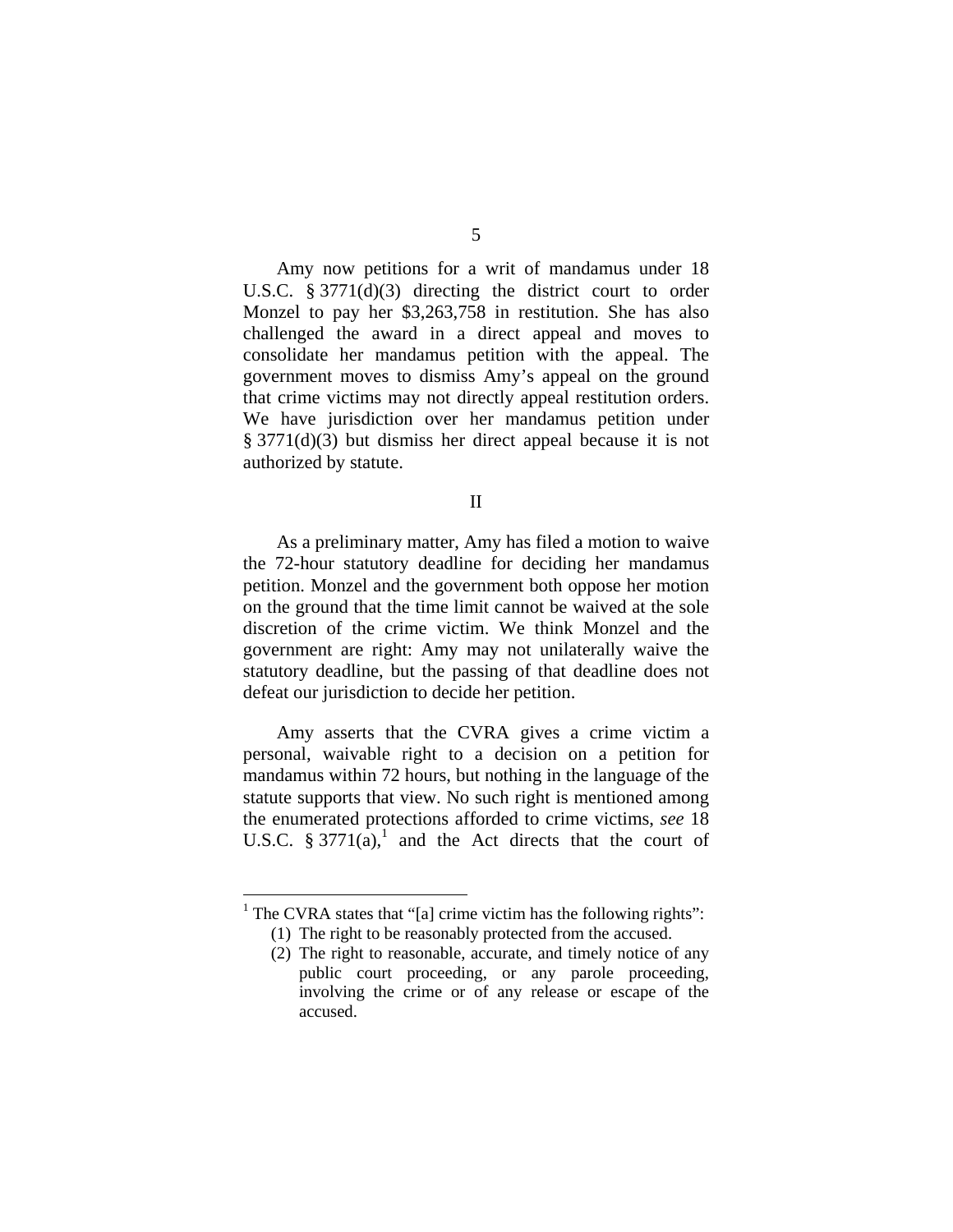appeals "shall" decide the petition within the time limit. As we have previously recognized, "'[s]hall' is a term of legal significance, in that it is mandatory or imperative, not merely precatory."2 *Exportal Ltda. v. United States*, 902 F.2d 45, 50 (D.C. Cir. 1990) (internal quotation marks omitted). Although the statute leaves us no room to set aside the 72-hour deadline, the multiple issues of first impression this case raises, involving several statutes and conflicting views among the circuits, called for oral argument and a published opinion that is being issued past the deadline.

- (3) The right not to be excluded from any such public court proceeding, unless the court, after receiving clear and convincing evidence, determines that testimony by the victim would be materially altered if the victim heard other testimony at that proceeding.
- (4) The right to be reasonably heard at any public proceeding in the district court involving release, plea, sentencing, or any parole proceeding.
- (5) The reasonable right to confer with the attorney for the Government in the case.
- (6) The right to full and timely restitution as provided in law.
- (7) The right to proceedings free from unreasonable delay.
- (8) The right to be treated with fairness and with respect for the victim's dignity and privacy.

18 U.S.C. § 3771(a).

 $\overline{a}$ 

 $2$  Amy directs our attention to an unpublished order from the Eleventh Circuit that granted a victim's motion to waive the 72 hour deadline. *See* Order, *In re Stewart*, No. 10-12344 (May 21, 2010). Even were we inclined to give an unpublished decision from another circuit weight that we do not give our own, *see* D.C. Cir. R. 36(e)(2) ("[A] panel's decision to issue an unpublished disposition means that the panel sees no precedential value in that disposition."), the Eleventh Circuit's order would not qualify for such consideration because it lacked any analysis of the merits of the motion.

## 6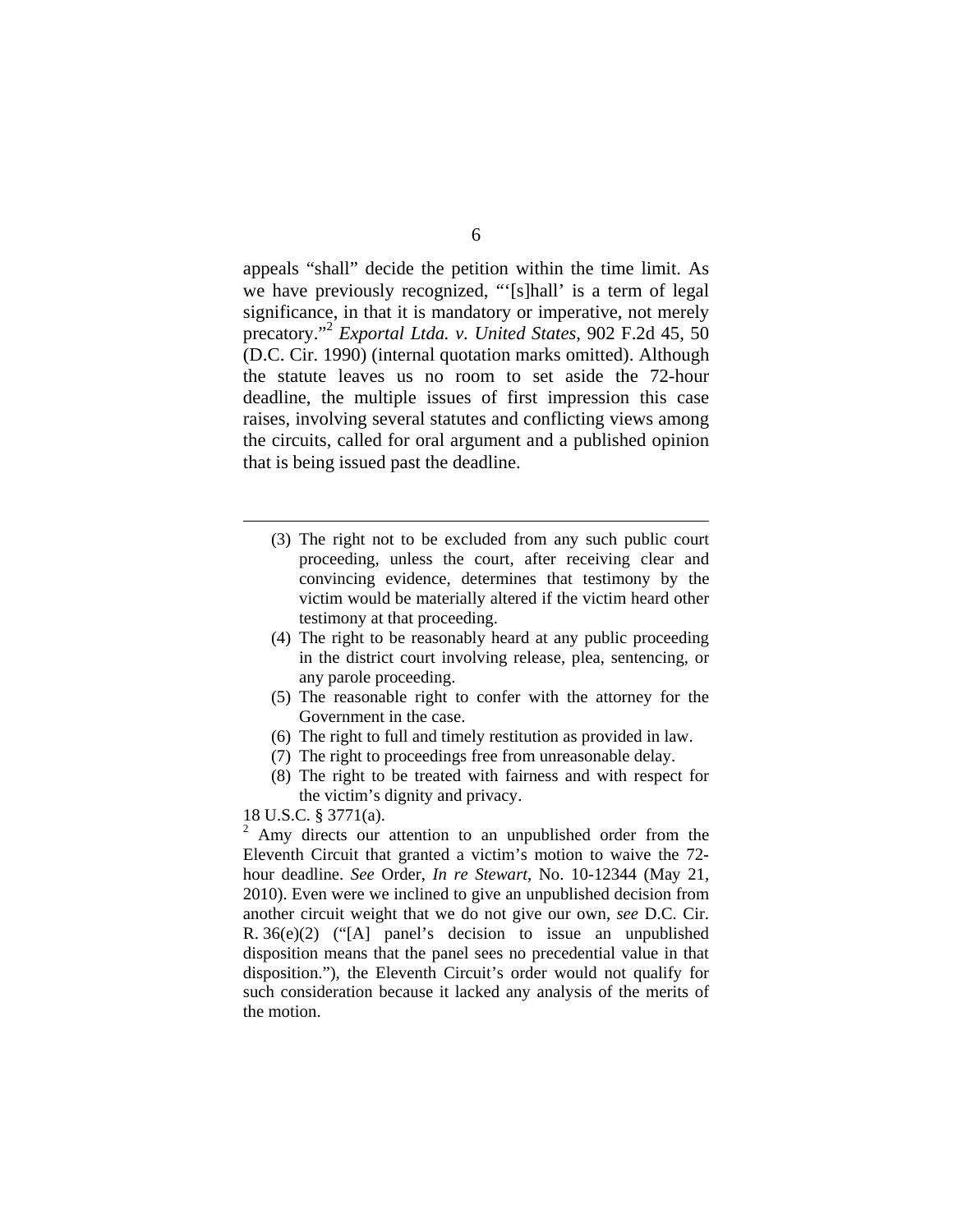Missing the deadline, however, does not deprive us of jurisdiction. In *Dolan v. United States*, 130 S. Ct. 2533 (2010), the Supreme Court held that missing § 3664's 90-day deadline for determining a victim's losses does not deprive a sentencing court of power to order restitution, *id.* at 2539; *see*  18 U.S.C. § 3664(d)(5) ("If the victim's losses are not ascertainable . . . 10 days prior to sentencing, . . . the court shall set a date for the final determination of the victim's losses, not to exceed 90 days after sentencing."). We think the Supreme Court's reasons for concluding that the 90-day deadline in *Dolan* was not jurisdictional apply with equal force to the 72-hour deadline here.

To begin with, like § 3664, the CVRA "does not specify a consequence for noncompliance with its timing provisions." *Dolan*, 130 S. Ct. at 2539 (internal quotation marks omitted). And just as § 3664 emphasizes "the importance of [] imposing restitution upon those convicted of certain federal crimes," *Dolan*, 130 S. Ct. at 2539, the CVRA stresses the need to "ensure that the crime victim is afforded the rights described in [§ 3771(a)]," 18 U.S.C. § 3771(b)(1). Moreover, as with the 90-day deadline for determining a victim's losses, "to read [the 72-hour deadline for deciding a mandamus petition] as depriving the . . . court of the power to order [relief] would harm those—the victims of crime—who likely bear no responsibility for the deadline's being missed and whom the statute also seeks to benefit." *Dolan*, 130 S. Ct. at 2540. Finally, "neither the language nor the structure of [either] statute requires denying the victim [relief] in order to remedy [the] missed . . . deadline," and "doing so would defeat the basic purpose of the [statute]." *Id.* at 2541. We thus conclude that the CVRA's 72-hour time limit for deciding mandamus petitions is not jurisdictional and exercise our authority to decide Amy's petition outside the deadline.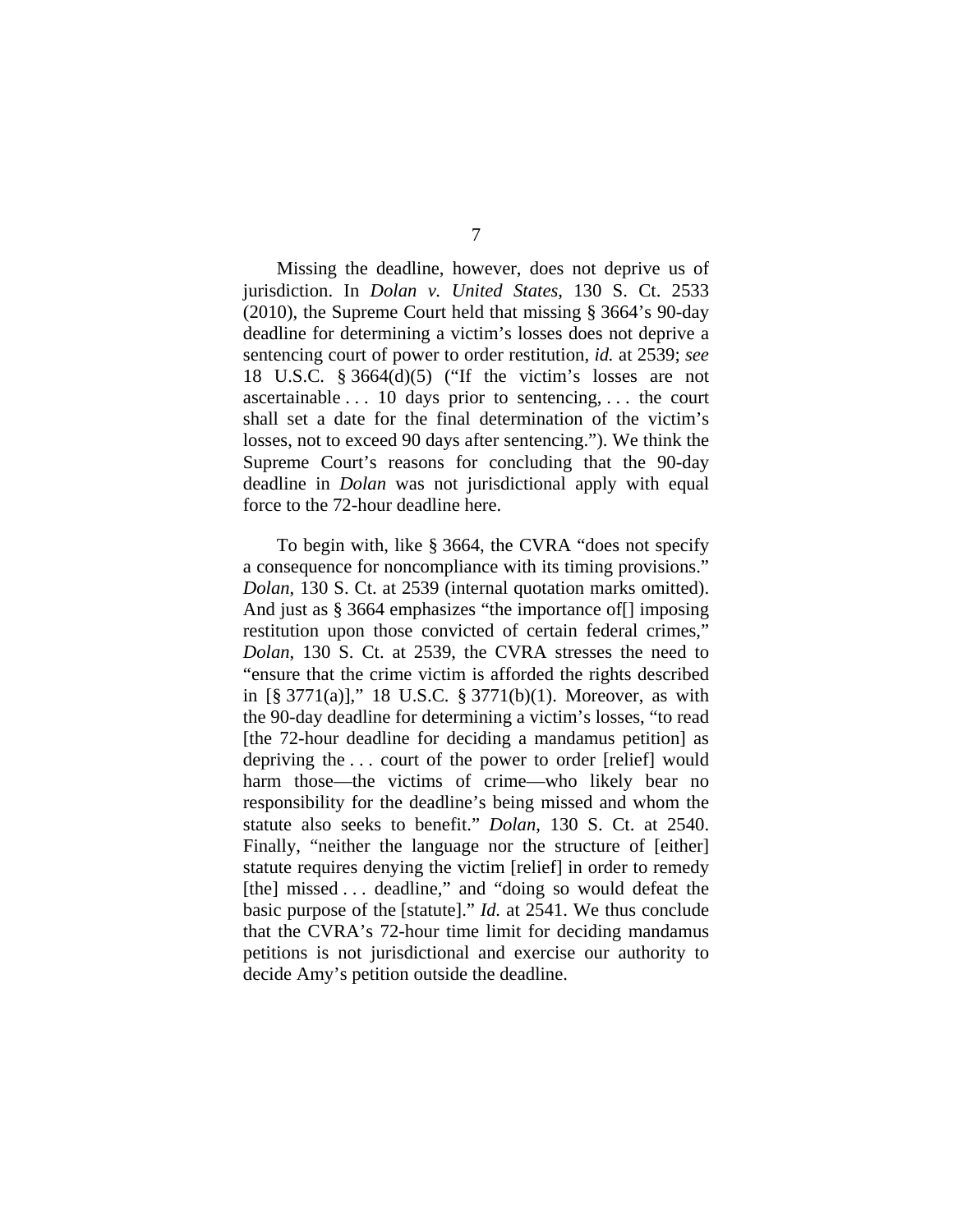We must first decide the standard of review that applies to petitions for mandamus filed under the CVRA. This is an open question in our circuit. Monzel and the government both urge us to apply the traditional standard for mandamus, under which Amy must show that: (1) she has a clear and indisputable right to relief; (2) the district court has a clear duty to act; and (3) no other adequate remedy is available to her. *See Power v. Barnhart*, 292 F.3d 781, 784 (D.C. Cir. 2002). Amy argues that even though Congress called the procedure it created under the CVRA "mandamus," 18 U.S.C. § 3771(d)(3), it intended to grant victims the ability to obtain ordinary appellate review, which in this case would mean *de novo* review of what it means to award "the full amount of the victim's losses." *See id.* § 2259(b)(1), (3).

There is a circuit split on the standard of review for mandamus petitions brought under the CVRA. Three circuits apply the traditional mandamus standard urged by Monzel and the government. *See In re Acker*, 596 F.3d 370, 372 (6th Cir. 2010); *In re Dean*, 527 F.3d 391, 394 (5th Cir. 2008); *In re Antrobus*, 519 F.3d 1123, 1125 (10th Cir. 2008). Four do not. *See Kenna v. U.S. Dist. Court*, 435 F.3d 1011, 1017-18 (9th Cir. 2006) (reviewing petition under the more generous "abuse of discretion or legal error" standard); *In re W.R. Huff Asset Mgmt. Co.*, 409 F.3d 555, 563-64 (2d Cir. 2005) (reviewing petition for "abuse of discretion"); *see also In re Stewart*, 552 F.3d 1285, 1288-89 (11th Cir. 2008) (granting petition without asking whether victim had a clear and indisputable right to relief); *In re Walsh*, No. 06-4792, 2007 WL 1156999, at \*2 (3d Cir. Apr. 19, 2007) (unpublished) (stating in dicta that "mandamus relief is available under a different, and less demanding, standard under 18 U.S.C. § 3771").

8

III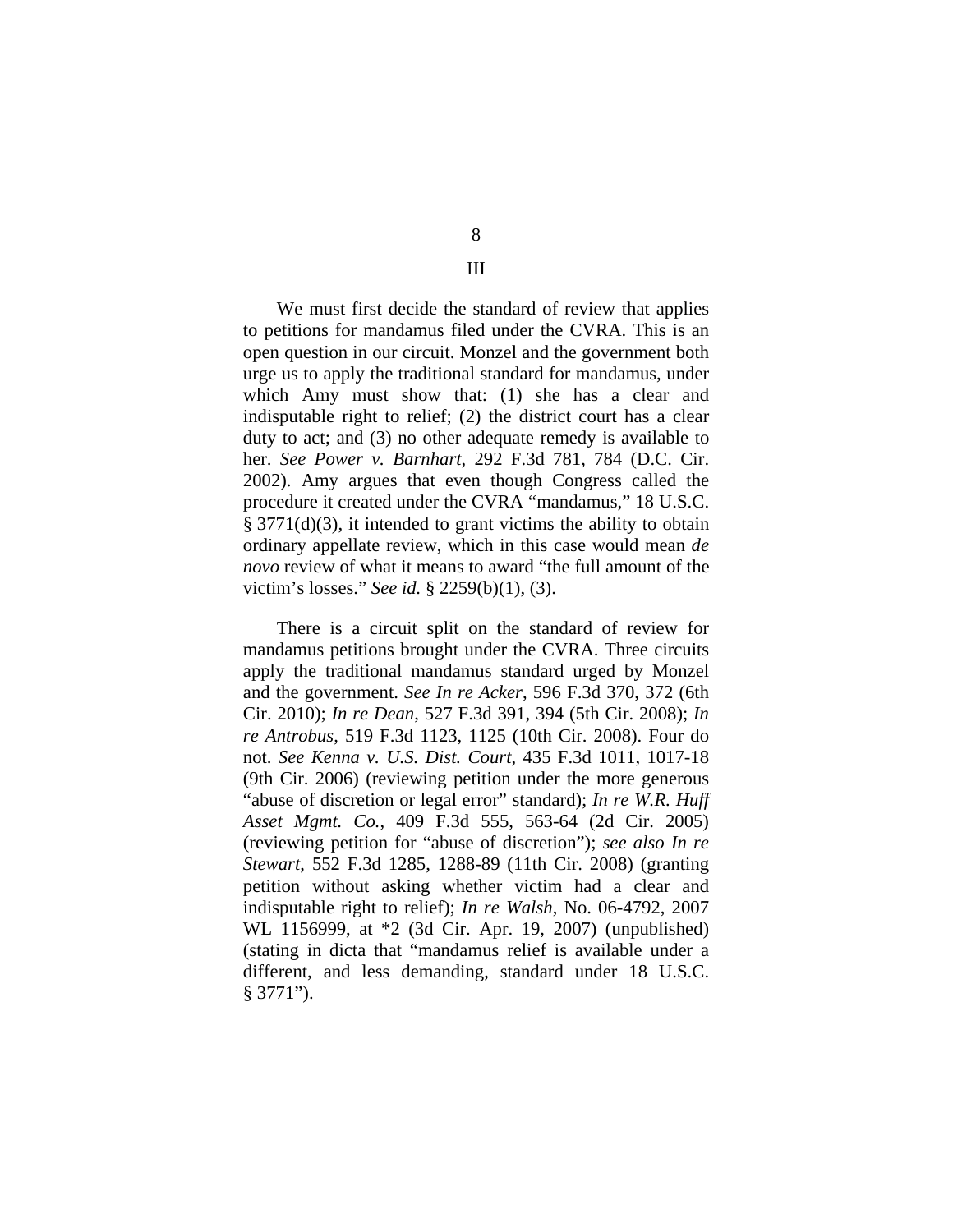We think the best reading of the statute favors applying the traditional mandamus standard. To begin with, there is no indication that Congress intended to invoke any other standard. That Congress called for "mandamus" strongly suggests it wanted "mandamus." *See Morissette v. United States*, 342 U.S. 246, 263 (1952) ("[W]here Congress borrows terms of art in which are accumulated the legal tradition and meaning of centuries of practice, it presumably knows and adopts the cluster of ideas that were attached to each borrowed word in the body of learning from which it was taken and the meaning its use will convey to the judicial mind unless otherwise instructed."). Furthermore, the paragraph that follows the mandamus provision states that the government may obtain ordinary appellate review of an order denying relief to a crime victim: "In any appeal in a criminal case, the Government may assert as error the district court's denial of any crime victim's right in the proceeding to which the appeal relates." 18 U.S.C. § 3771(d)(4). That Congress expressly provided for "mandamus" in § 3771(d)(3) but ordinary appellate review in §  $3771(d)(4)$  invokes "the usual rule that when the legislature uses certain language in one part of the statute and different language in another, the court assumes different meanings were intended." *Sosa v. Alvarez-Machain*, 542 U.S. 692, 711 n.9 (2004) (internal quotation marks omitted). If the government can obtain ordinary appellate review via mandamus, as Amy asserts, it is unclear what purpose  $\S 3771(d)(4)$  serves by providing the government the same thing on direct appeal.

Finally, the abbreviated 72-hour deadline suggests that Congress understood it was providing the traditional "extraordinary remedy" of mandamus. *In re Brooks*, 383 F.3d 1036, 1041 (D.C. Cir. 2004). Courts will often be able to meet the compressed timeline under the traditional standard, because determining whether the lower court committed a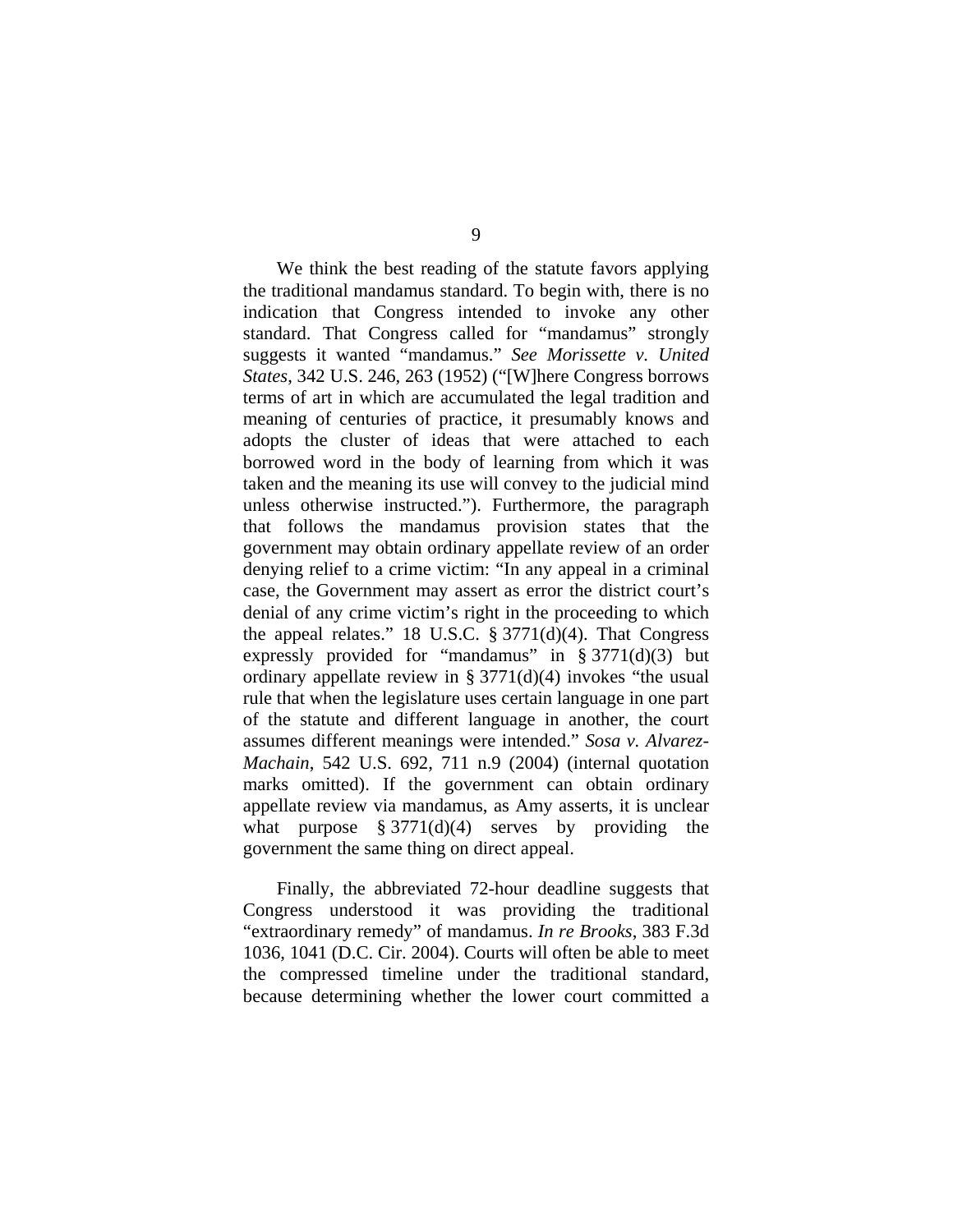"clear and indisputable" error will not normally require extensive briefing or prolonged deliberation. By contrast, full briefing and plenary appellate review within the 72-hour deadline will almost always be impossible. *Cf. Antrobus*, 519 F.3d at 1130 ("It seems unlikely that Congress would have intended *de novo* review in 72 hours of novel and complex legal questions  $\dots$ ").

Amy's arguments that Congress provided ordinary appellate review but called it "mandamus" are not persuasive. Instructing courts to "ensure" that a crime victim is afforded certain rights, 18 U.S.C. § 3771(b)(1) (directing court to "ensure that the crime victim is afforded the rights described in  $[\S 3771(a)]$ ", says nothing about the standard of review. Neither does the fact that the court of appeals must "take up and decide" a petition within 72 hours. *Id.* § 3771(d)(3). A court that denies relief under the traditional mandamus standard has most certainly "take[n] up and decide[d]" the petition.3

Amy's resort to legislative history fares no better. She points particularly to a comment by Senator Feinstein, one of the CVRA co-sponsors, that  $\S 3771(d)(3)$  makes "a new use of a very old procedure, the writ of mandamus." 150 CONG. REC. 7295 (2004). Even assuming that the words of a single lawmaker could determine the meaning of the CVRA, the Senator's statement says nothing about the standard of review for mandamus. More plausibly, her comment refers to the fact that prior to the CVRA most courts denied crime victims any opportunity to challenge lower court decisions impairing their

<sup>&</sup>lt;sup>3</sup> Senator Feinstein's remark that "while mandamus is generally discretionary, [§ 3771(d)(3)] means that courts *must* review these cases," 150 CONG. REC. 7304 (2004) (emphasis added), is of no help to Amy, either. A court applying the traditional mandamus standard to a CVRA petition still "reviews" the petition.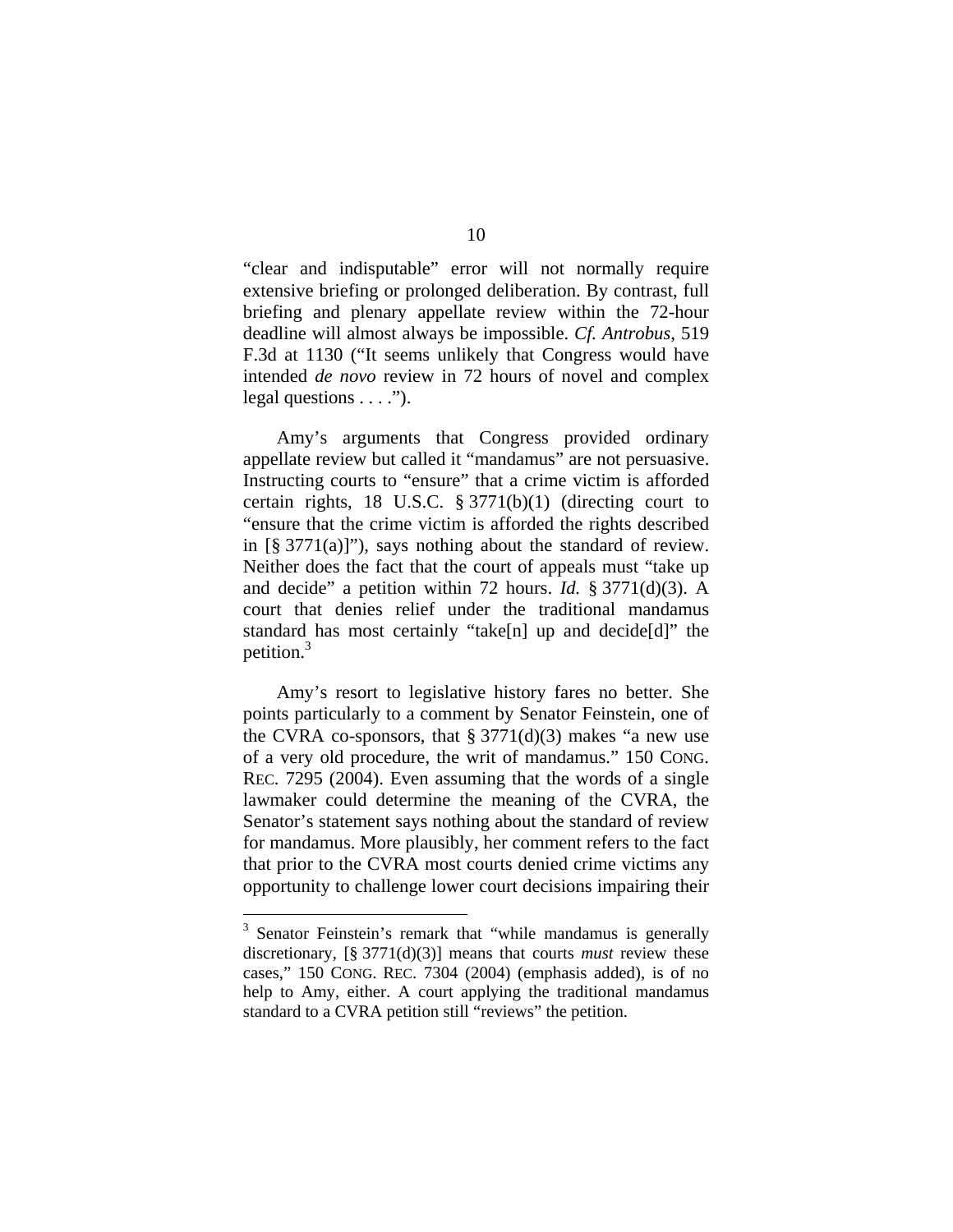rights as victims, whether through mandamus or otherwise. *See, e.g.*, *United States v. McVeigh*, 106 F.3d 325, 336 (10th Cir. 1997) (dismissing for lack of standing victims' mandamus petition and appeal of district court order prohibiting victims from attending trial); *United States v. Mindel*, 80 F.3d 394, 398 (9th Cir. 1996) (dismissing for lack of standing victim's appeal of restitution order and related mandamus petition); *see also United States v. Aguirre-González*, 597 F.3d 46, 54 (1st Cir. 2010) ("[T]he default rule [is] that crime victims have no right to directly appeal a defendant's criminal sentence."). By providing victims the opportunity to challenge such decisions through mandamus, Congress did indeed make a "new use of a very old procedure."<sup>4</sup>

## IV

 To prevail on the merits of her petition for mandamus, Amy must show that she has a clear and indisputable right to relief, that the district court has a clear duty to act, and that

<sup>&</sup>lt;sup>4</sup> Similarly, there is no reason to read Senator Feinstein's statement that  $\S 3771(d)(3)$  permits crime victims to "in essence, immediately appeal a denial of their rights by a trial court," 150 CONG. REC. 7295, or Senator Kyl's comment that "appellate courts are designed to remedy errors of lower courts," *id.* at 7304, to suggest that either senator intended ordinary appellate review to apply. A crime victim's ability to "immediately appeal" a denial of her rights does not turn on the applicable standard of review, and a court applying the traditional mandamus standard can still remedy errors of law, provided the errors were clear and the petitioner has a right to relief. Here again, that Congress specifically provided for mandamus review suggests it intended appellate courts to remedy district court errors dealing with victims' rights only when such errors were clear and indisputable.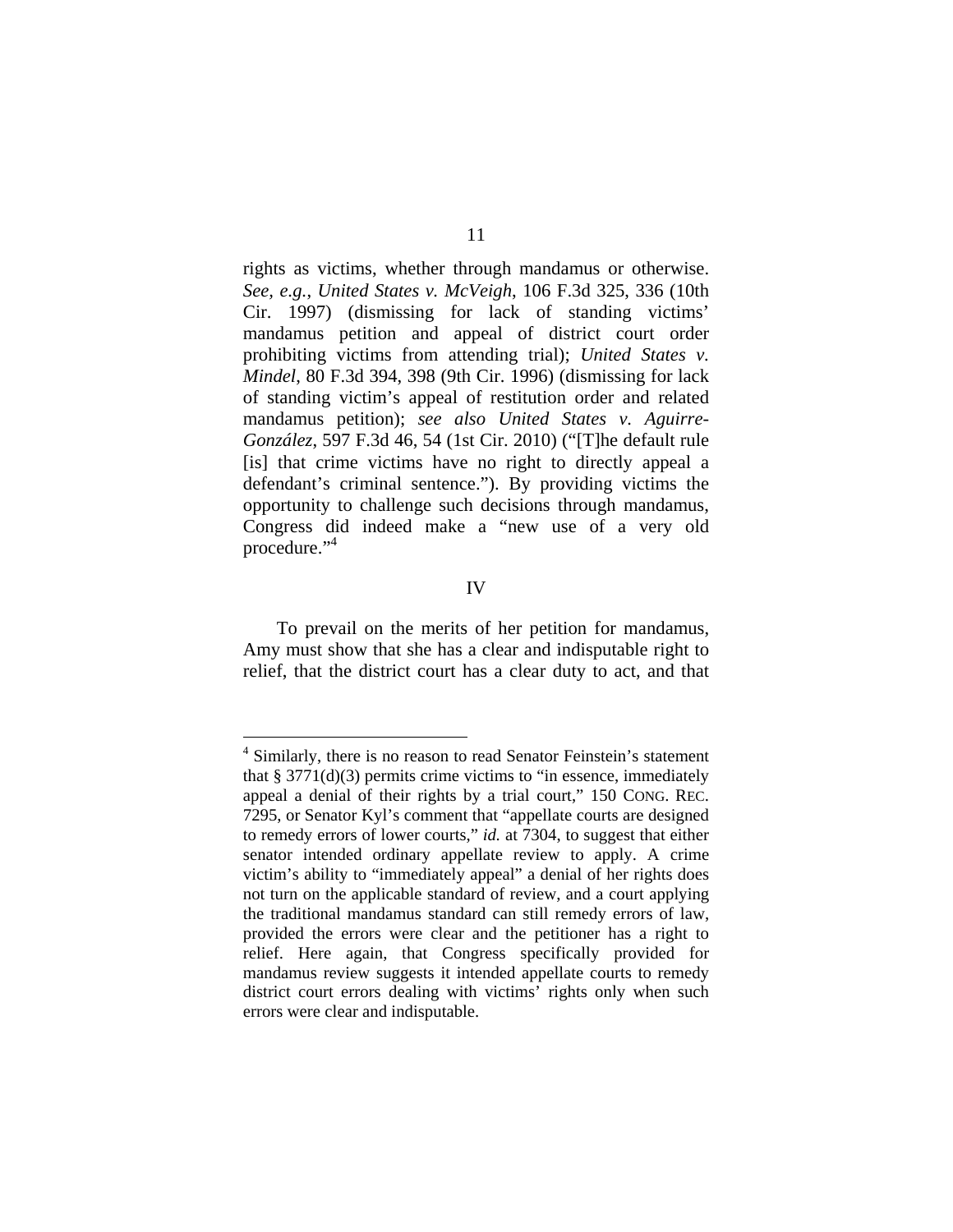she has no other adequate remedy. *See Power*, 292 F.3d at 784. Amy's petition satisfies each of these conditions.

A

 As a crime victim Amy has a "right to full and timely restitution as provided in law," 18 U.S.C. § 3771(a)(6), and the district court has a corresponding duty to "direct" Monzel to pay "the full amount of [her] losses as determined by the court," *id.* § 2259(b)(1). Because the record does not establish that Monzel's possession of her image caused *all* of her losses, Amy does not have a right to the full \$3,263,758 she seeks. She is, however, entitled to the amount of her losses that Monzel proximately caused. Because the \$5000 the court awarded was, by its own acknowledgement, less than the amount of harm Monzel caused Amy, we grant her petition in part.

1

Section 2259 directs the district court to order the defendant to pay restitution to the "victim" of a crime of child sexual exploitation. *See id.* § 2259(a)-(b). "Victim" is defined as "the individual harmed as a result of a commission of a crime under this chapter." *Id.* § 2259(c). Read together, these provisions tie restitution awards to harms caused "as a result" of a defendant's crime.

Section 2259 further instructs the court to award "the full amount of the victim's losses," *id.* § 2259(b)(1), defined as "any costs incurred by the victim for" six categories: (A) medical services; (B) physical and occupational therapy or rehabilitation; (C) necessary transportation, temporary housing, and child care expenses; (D) lost income; (E) attorneys' fees and other litigation costs; and (F) a catchall category of "any other losses suffered by the victim as a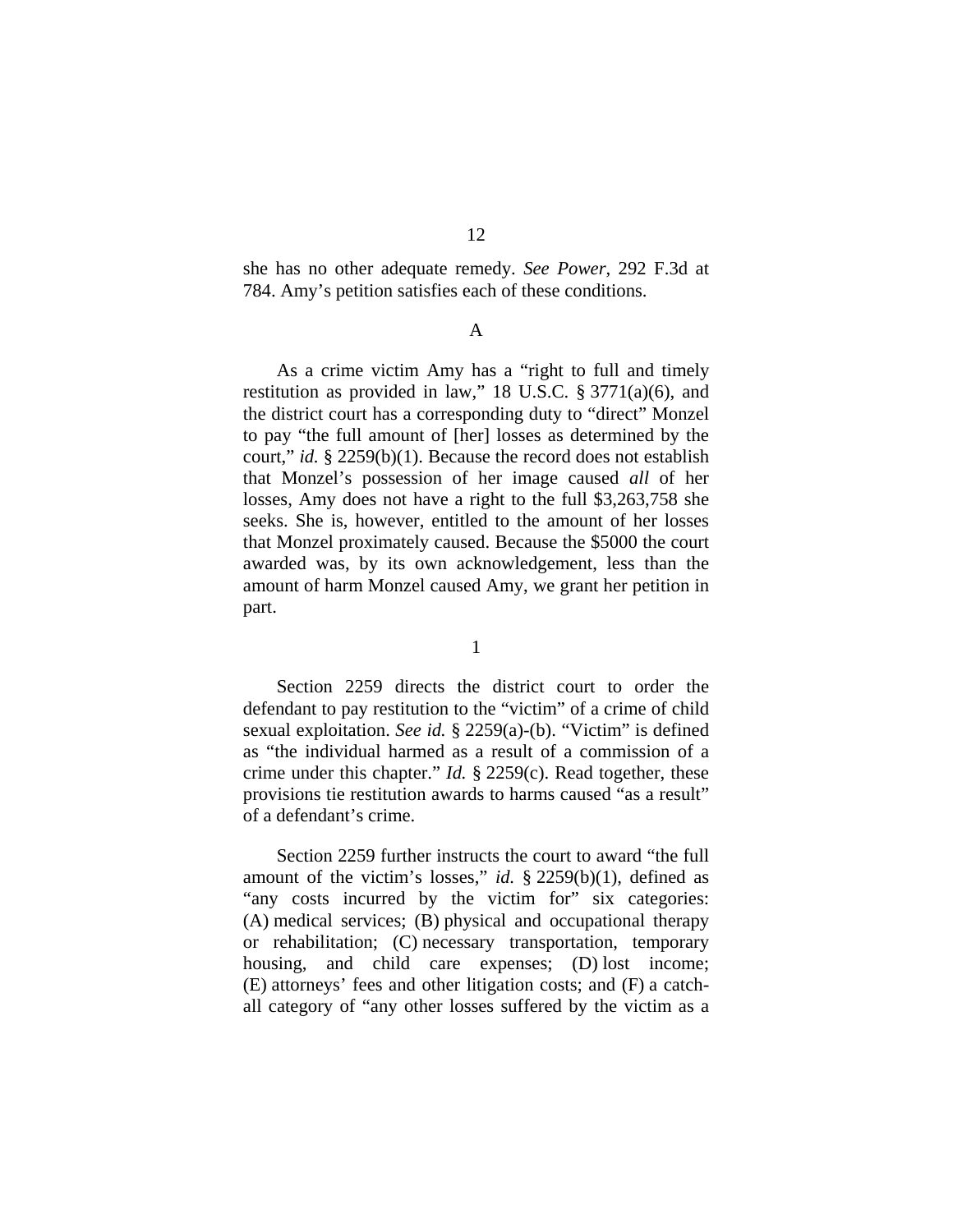proximate result of the offense," *id.* § 2259(b)(3)(A)-(F). There is a circuit split over whether the proximate cause requirement in the catch-all category also applies to the preceding categories. Most circuits to consider the issue have held that it does. *See United States v. McDaniel*, 631 F.3d 1204, 1208-09 (11th Cir. 2011); *United States v. Laney*, 189 F.3d 954, 965 (9th Cir. 1999); *United States v. Crandon*, 173 F.3d 122, 125 (3d Cir. 1999). The Fifth Circuit alone has held it does not. *In re Amy Unknown*, No. 09-41238, slip op. at 12 (Mar. 22, 2011). We join the plurality in concluding that all of the categories require proximate cause. Unlike those circuits, however, our reasoning rests not on the catch-all provision of § 2259(b)(3)(F), but rather on traditional principles of tort and criminal law and on  $\S$  2259(c)'s definition of "victim" as an individual harmed "as a result" of the defendant's offense.

It is a bedrock rule of both tort<sup>5</sup> and criminal law that a defendant is only liable for harms he proximately caused. *See* RESTATEMENT (THIRD) OF TORTS: LIABILITY FOR PHYSICAL AND EMOTIONAL HARM § 26 cmt. a (2010) (calling proximate cause a "requirement<sup>[]</sup> for liability in tort"); W. PAGE KEETON ET AL., PROSSER AND KEETON ON THE LAW OF TORTS § 41, at 263 (5th ed. 1984) ("An essential element of the

 $<sup>5</sup>$  Although § 2259 is a criminal statute, it functions much like a tort</sup> statute by directing the court to make a victim whole for losses caused by the responsible party. *Cf. United States v. Bach*, 172 F.3d 520, 523 (7th Cir. 1999) ("Functionally, the Mandatory Victims Restitution Act is a tort statute, though one that casts back to a much earlier era of Anglo-American law, when criminal and tort proceedings were not clearly distinguished."). Thus, tort doctrine informs our thinking here.

<sup>&</sup>lt;sup>6</sup> The *Restatement (Third) of Torts* uses the term "scope of liability" in favor of "proximate cause." *See* RESTATEMENT (THIRD) OF TORTS: LIABILITY FOR PHYSICAL AND EMOTIONAL HARM § 26 cmt. a.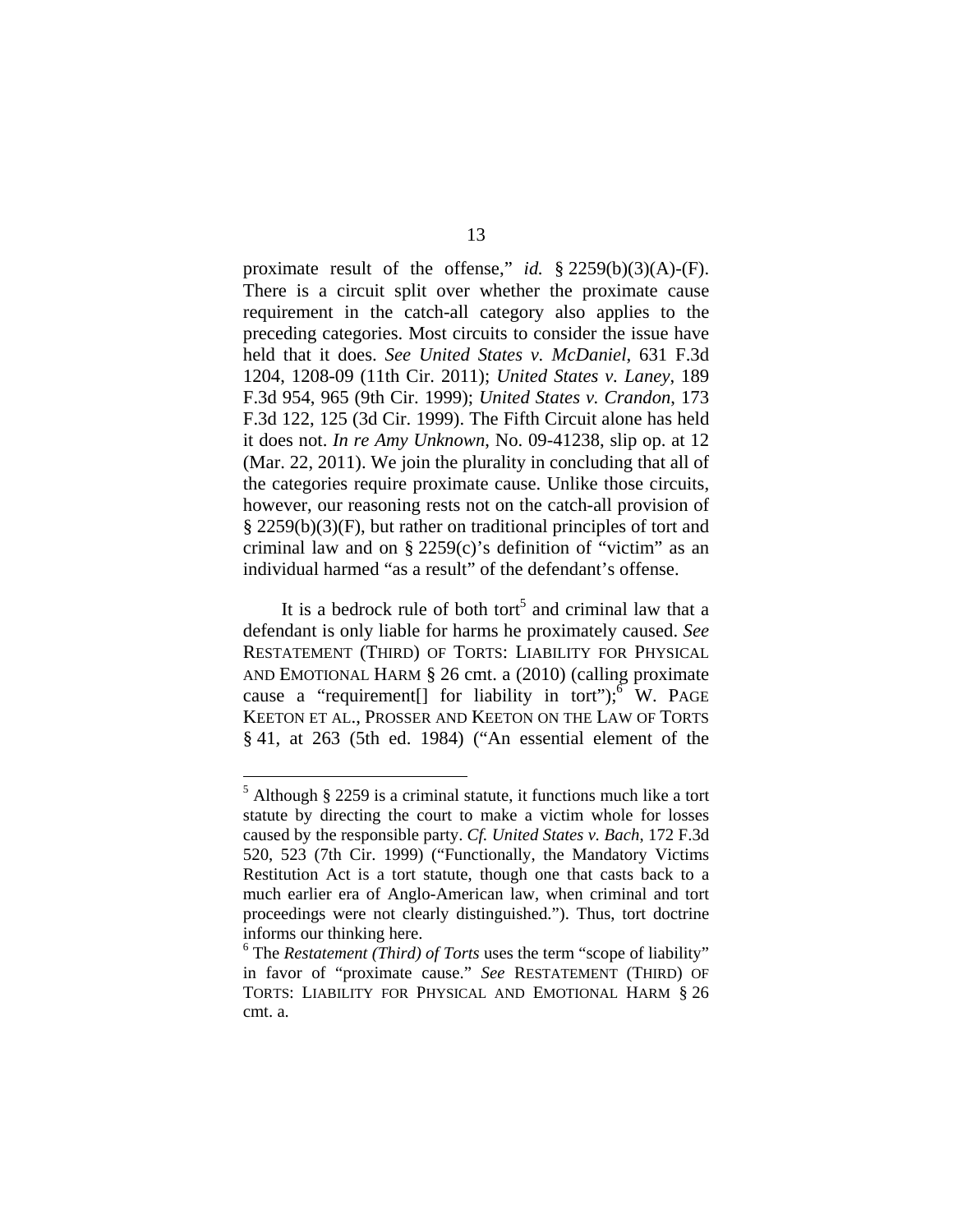plaintiff's cause of action for negligence, or . . . any other tort, is that there be some reasonable connection between the act or omission of the defendant and the damage which the plaintiff has suffered. This connection usually is dealt with by the courts in terms of what is called 'proximate cause' . . . ."); WAYNE R. LAFAVE, SUBSTANTIVE CRIMINAL LAW § 6.4, at 464 (2d ed. 2003) ("[For] crimes so defined as to require not merely conduct but also a specified result of conduct, the defendant's conduct must be the 'legal' or 'proximate' cause of the result."); *see also id.* § 6.4(c), at 471 ("The problems of [proximate] causation arise in both tort and criminal settings, and the one situation is closely analogous to the other.... [T]he courts have generally treated [proximate] causation in criminal law as in tort law  $\dots$ ."). The purpose of this rule is clear: "legal responsibility must be limited to those causes which are so closely connected with the result and of such significance that the law is justified in imposing liability." KEETON ET AL.*, supra*, § 41, at 264. Thus, we will presume that a restitution statute incorporates the traditional requirement of proximate cause unless there is good reason to think Congress intended the requirement not to apply. *See Sherwood Bros. v. District of Columbia*, 113 F.2d 162, 163 (D.C. Cir. 1940) (finding it "reasonable . . . to assume" that where a common law rule "has become embedded in the habits and customs of the community, . . . Congress had the common-law rule in mind when it legislated").

Here, nothing in the text or structure of § 2259 leads us to conclude that Congress intended to negate the ordinary requirement of proximate cause. By defining "victim" as a person harmed "as a result of" the defendant's offense, the statute invokes the standard rule that a defendant is liable only for harms that he proximately caused. That the definition does not include an express requirement of proximate cause makes no difference. "Congress [is] presumed to have legislated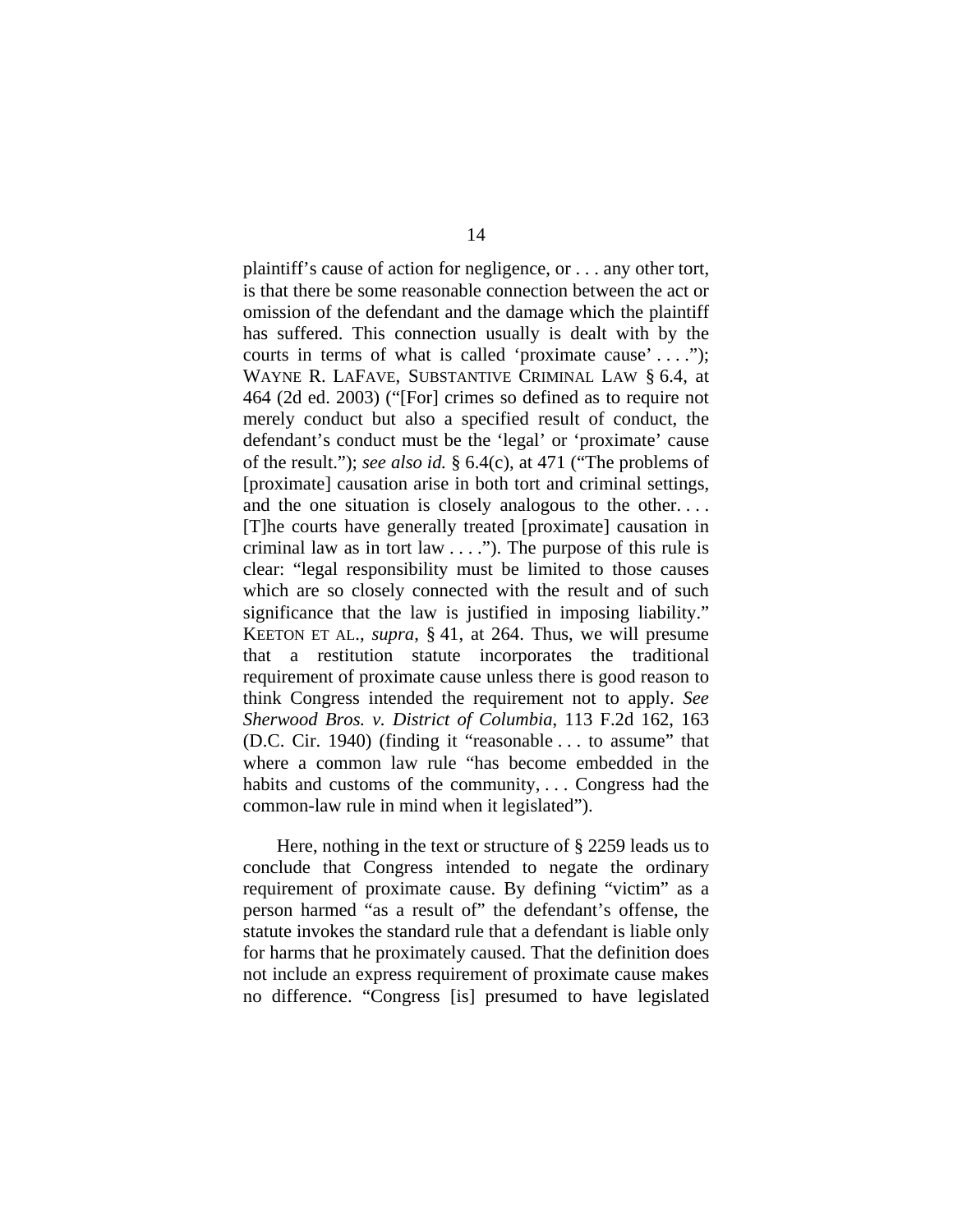against the background of our traditional legal concepts which render [proximate cause] a critical factor, and absence of contrary direction" here "[is] taken as satisfaction [of] widely accepted definitions, not as a departure from them." *United States v. U.S. Gypsum Co.*, 438 U.S. 422, 437 (1978) (quoting *Morissette*, 342 U.S. at 263) (internal quotation marks omitted).

We find the Fifth Circuit's argument to the contrary unpersuasive. In its recent decision, that court emphasized that other restitution statutes define "victim" as a person "*directly and proximately* harmed as a result of" the defendant's offense, *e.g.*, 18 U.S.C. § 3663(a)(2); *id.* § 3663A(a)(2); *id.* § 3771(e), whereas § 2259(c) defines "victim" as a person harmed merely "as a result" of the defendant's offense. But this difference in language tells us nothing about Congress's intent in passing § 2259, because the definitions in those other statutes were all enacted *after* § 2259. *Compare* Antiterrorism and Effective Death Penalty Act of 1996, Pub. L. No. 104-132, sec. 205(a)(1)(F), § (a)(2), 110 Stat. 1214, 1230 (codified at 18 U.S.C. § 3663(a)(2)), *id.*  sec. 204(a), § (a)(2), 110 Stat. 1228 (codified at 18 U.S.C. § 3663A(a)(2)), *and* Justice for All Act of 2004, Pub. L. No. 108-405, sec. 102(a), § (e), 118 Stat. 2260, 2263 (codified at 18 U.S.C. § 3771(e)), *with* Violent Crime Control and Law Enforcement Act of 1994, Pub. L. No. 103-322, sec. 40113(b)(1), § (f), 108 Stat. 1796, 1910 (codified at 18 U.S.C. § 2259(c)). "[L]ater laws that 'do not seek to clarify an earlier enacted general term' and 'do not depend for their effectiveness upon clarification, or a change in the meaning of an earlier statute,' are 'beside the point' in reading the first enactment." *Gutierrez v. Ada*, 528 U.S. 250, 257-58 (2000) (quoting *Almendarez-Torres v. United States*, 523 U.S. 224, 237 (1998)). At most, the later statutes show that  $\S$  2259(c)'s use of the phrase "as a result of" is not the *only* way to impose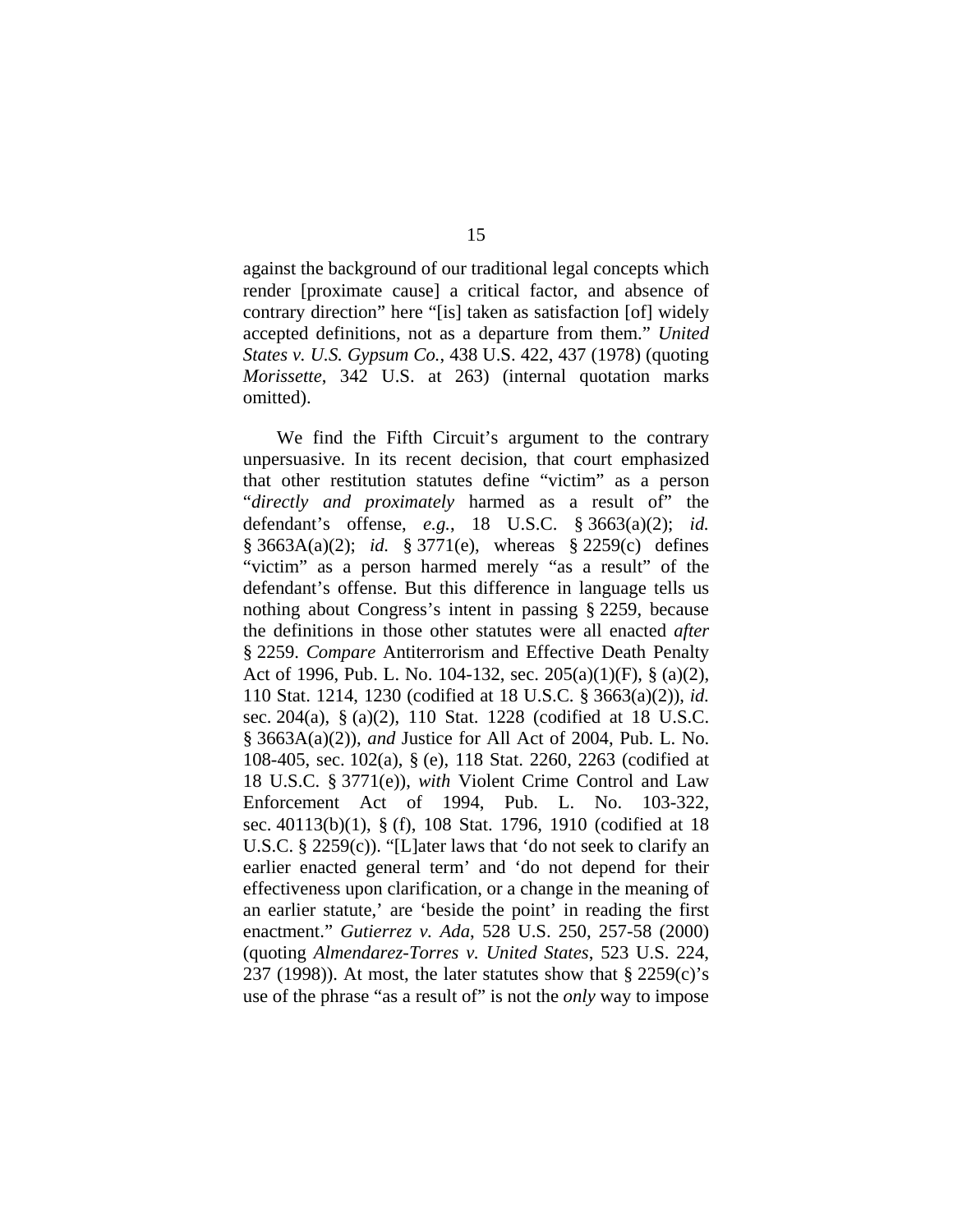a proximate cause requirement. They do not prove that the phrase abrogates the requirement.

We similarly find little reason to conclude that Congress intended to eliminate the requirement of proximate cause for the categories of loss in § 2259(b)(3)(A)-(E) by including an express requirement in paragraph (F)'s catch-all provision. *Compare* 18 U.S.C. § 2259(b)(3)(A)-(E), *with id.* § 2259(b)(3)(F) (instructing court to award restitution for "any other losses suffered by the victim as a proximate result of the offense"). Had Congress meant to abrogate the traditional requirement for everything *but* the catch-all, surely it would have found a clearer way of doing so. Proximate cause ensures "some direct relation between the injury asserted and the injurious conduct alleged." *Hemi Group, LLC v. City of New York*, 130 S. Ct. 983, 989 (2010) (quoting *Holmes v. Sec. Investor Prot. Corp.*, 503 U.S. 258, 268 (1992)) (internal quotation marks omitted). Without the limitation such a link provides, liability would attach to all sorts of injuries a defendant might indirectly cause, no matter how "remote" or tenuous the causal connection.7 *Id.*; *see also* KEETON ET AL.*, supra*, § 41, at 266 (explaining that "the mere

 $7$  For example, without the requirement of proximate cause, if a victim who needed counseling as a result of Monzel's crime were to suffer injuries in a car accident on the way to her therapist, she would be entitled to restitution from Monzel for any medical expenses relating to the accident, *see* 18 U.S.C. § 2259(b)(3)(A) (providing restitution for "medical services relating to physical, psychiatric, or psychological care"), because those expenses would not have occurred but for his crime. *See* RESTATEMENT (THIRD) OF TORTS: LIABILITY FOR PHYSICAL AND EMOTIONAL HARM § 26 ("Conduct is a factual cause of harm when the harm would not have occurred absent the conduct."). An "intervening act" (or "superseding cause") disrupts proximate causation, but not causation in fact. *See id.* § 34 cmt. b.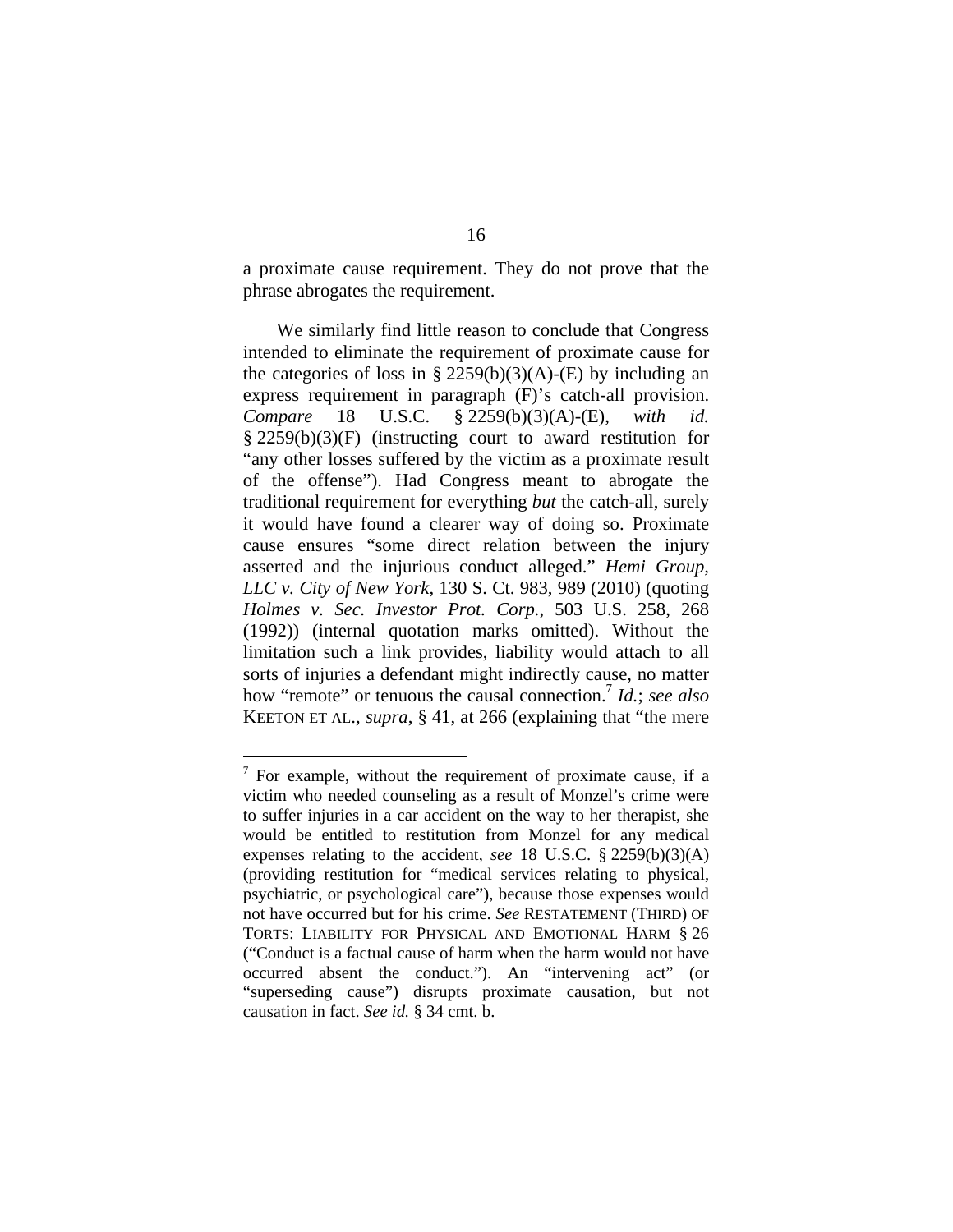*fact* of causation, as distinguished from the nature and degree of the causal connection, can provide no clue of any kind to singling out those [who] are to be held *legally* responsible," for "once events are set in motion, there is, in terms of causation alone, no place to stop" (emphasis added)). It is conceivable that Congress could intend that those who violate laws against child sexual exploitation should pay restitution for such attenuated harms, but it seems unlikely it did so here. "If Congress really had wished [courts to award restitution for losses defendants did not proximately cause], it could have provided that. It would, however, take a very clear provision to convince anyone of anything so odd."8 *Field v. Mans*, 516 U.S. 59, 68 (1995).

2

Because restitution awards under § 2259 are limited to harms the defendant proximately caused, we cannot say that Amy is clearly and indisputably entitled to the full \$3,263,758 she seeks. Although the government submitted evidence that Amy suffered losses stemming from her sexual exploitation as a child, *see* Mot. for Restitution at 6-7; Gov't's Mem. of

<sup>&</sup>lt;sup>8</sup> The Fifth Circuit suggests that restricting the proximate cause requirement to § 2259(b)(3)(F)'s catch-all category would not "open the door to limitless restitution." *Amy Unknown*, No. 09- 41238, slip op. at 16. This is so, that court says, because § 2259 "includes a *general* causation requirement in its definition of a victim." *Id.* (emphasis added) (citing 18 U.S.C. § 2259(c) ("For purposes of this section, the term 'victim' means the individual harmed as a result of a commission of a crime under this chapter . . . .")). But a "general" causation requirement without a subsidiary proximate causation requirement is hardly a requirement at all. So long as the victim's injury would not have occurred but for the defendant's offense, the defendant would be liable for the injury.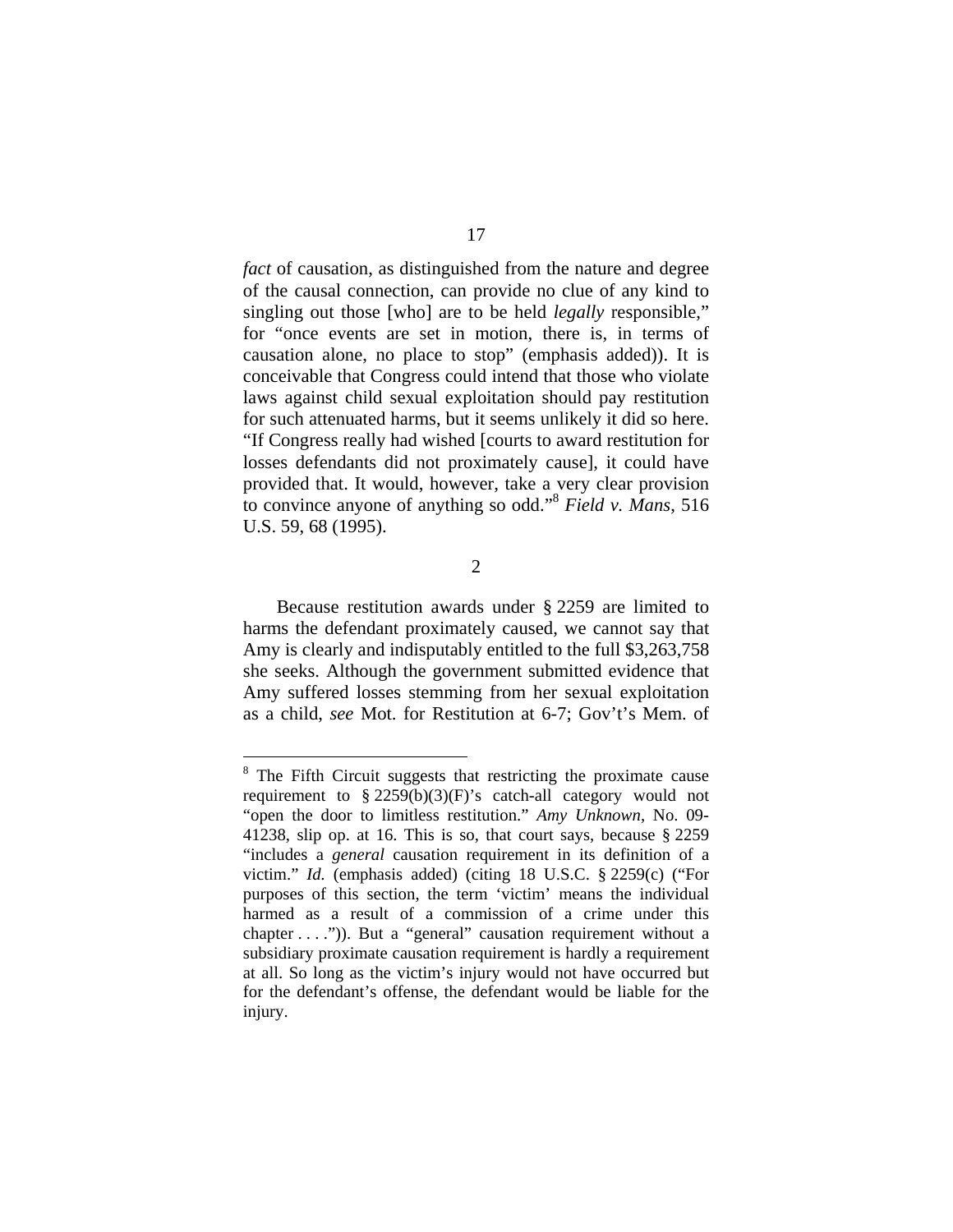Law Regarding the Victims' Losses at 6-15, and argued persuasively that possession of child pornography causes harm to the minors depicted, Mot. for Restitution at 9-12; *see also New York v. Ferber*, 458 U.S. 747, 758-60 (1982), it made no showing as to the amount of Amy's losses traceable to Monzel. Whatever else may be said of his crime, the record before us does not establish that Monzel caused *all* of Amy's losses.

Nor can we say that Amy is clearly and indisputably entitled to the full \$3,263,758 from Monzel on the ground that her injuries are "indivisible." Amy argues at length that the causes of her injuries cannot reasonably be divided among the unknown number of possessors and distributors of her images and that Monzel is therefore jointly and severally liable with other possessors and distributors for the full amount of her losses. *See* RESTATEMENT (THIRD) OF TORTS: APPORTIONMENT OF LIABILITY § 12 (2000) ("Each person who commits [an intentional tort] is jointly and severally liable for any indivisible injury legally caused by the tortious conduct."); KEETON ET AL., *supra*, § 52, at 347 ("[E]ntire liability rests upon the obvious fact that each has contributed to the single result, and that no reasonable division can be made.").

But the very sources upon which Amy relies undermine her argument. Prosser, whom she quotes at length, states that "[s]uch entire liability is imposed" where two or more causes produce a single "result" and "either cause would have been sufficient in itself" to produce the result or each was "essential to the injury." KEETON ET AL., *supra*, § 52, at 347. Here, Monzel's possession of Amy's image, which the district court found added to her injuries, was not "sufficient in itself" to produce all of them, nor was it "essential" to all of them. Amy's profound suffering is due in large part to her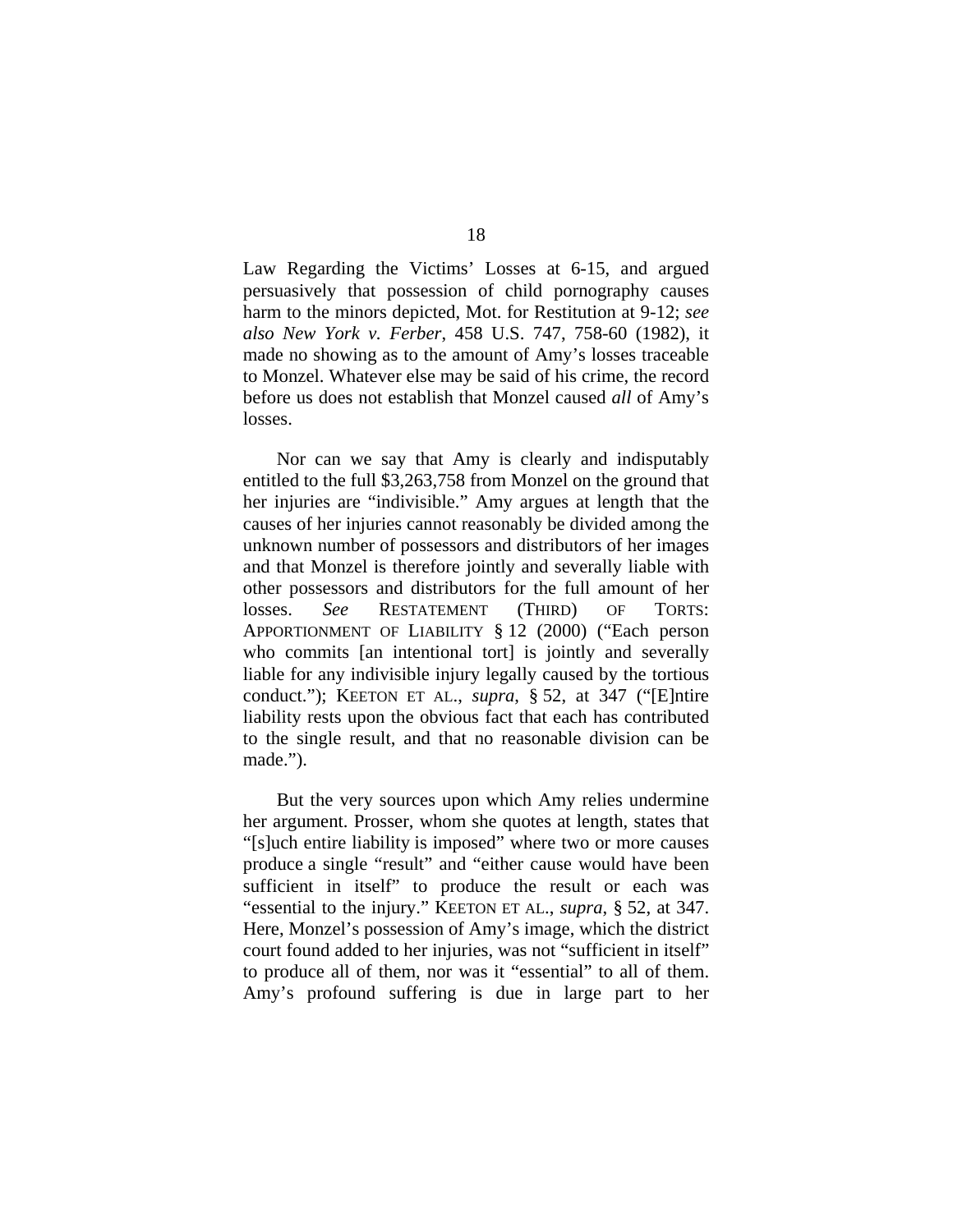knowledge that each day, untold numbers of people across the world are viewing and distributing images of her sexual abuse. *See* Mot. for Restitution at 6 ("The truth is, I am being exploited and used every day and every night somewhere in the world by someone."); Gov't's Mem. of Law Regarding the Victims' Losses at 8 ("Every day of my life I live in constant fear that someone will see my pictures and recognize me and that I will be humiliated all over again."). Monzel's possession of a single image of Amy was neither a necessary nor a sufficient cause of all of her losses. She would have suffered tremendously from her sexual abuse regardless of what Monzel did. *See also* KEETON ET AL., *supra*, § 52, at 346 (stating that "entire liability" is generally not imposed "where there is [a] factual basis for holding that [the] wrongdoer's conduct was not a cause in fact of part of the harm"). Similarly, the *Restatement (Third) of Torts*, upon which Amy also relies, instructs that an "indivisible injury" is "one in which the *entire* damages were caused by every legally culpable act of each person." RESTATEMENT (THIRD) OF TORTS: APPORTIONMENT OF LIABILITY § 26 reporters' note cmt. g (emphasis added). As before, the government has not shown that Monzel caused the *entirety* of Amy's losses.

Joint and several liability may also be appropriate under § 3664(h) where there is more than one defendant and each has contributed to the victim's injury. *See* 18 U.S.C. § 3664(h) ("If the court finds that more than [one] defendant has contributed to the loss of a victim, the court may make each defendant liable for payment of the full amount of restitution or may apportion liability among the defendants to reflect the level of contribution to the victim's loss and economic circumstances of each defendant.");<sup>9</sup> *see also* 

<sup>&</sup>lt;sup>9</sup> The government agrees with Amy that the best reading of  $\S$  2259 calls for joint and several liability in the full amount of Amy's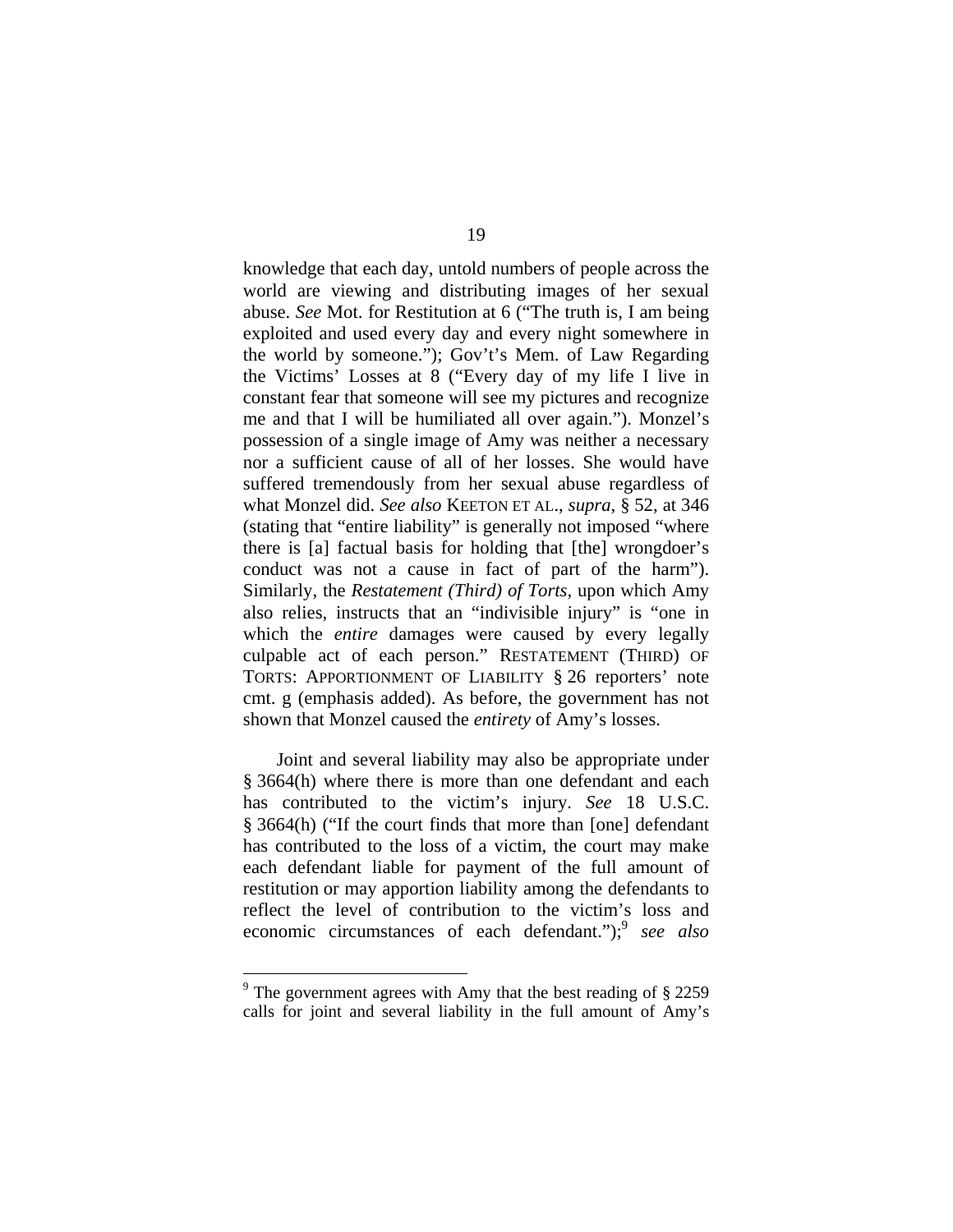*United States v. Wall*, 349 F.3d 18, 26 (1st Cir. 2003) ("Under 18 U.S.C. § 3664(h), a court issuing a restitution order is permitted to . . . make each defendant liable for the full amount of restitution by imposing joint and several liability."); *accord United States v. Squirrel*, 588 F.3d 207, 212 (4th Cir. 2009); *United States v. Moten*, 551 F.3d 763, 768 (8th Cir. 2008); *United States v. Hunt*, 521 F.3d 636, 649 (6th Cir. 2008); *United States v. Nucci*, 364 F.3d 419, 422 (2d Cir. 2004); *United States v. Booth*, 309 F.3d 566, 576 (9th Cir. 2002); *United States v. Diaz*, 245 F.3d 294, 312 (3d Cir. 2001). It is unclear, however, whether joint and several liability may be imposed upon defendants in separate cases. The Fourth and Sixth Circuits have held, in unpublished opinions, that § 3664(h) does not apply to prosecutions where there is only one defendant. *See United States v. McGlown*, No. 08-3903, 2010 WL 2294527, at \*3 (6th Cir. June 8, 2010); *United States v. Channita*, No. 01-4060, 2001 WL 578140, at \*1 (4th Cir. May 30, 2001). The Fifth Circuit, by contrast—without addressing § 3664(h)'s applicability—said a district court could order joint and several liability for a lone defendant such as Monzel under  $\S 3664(m)(1)(A)$ , which provides that a district court may "enforce[]" a restitution order "by all other available and reasonable means." *See Amy Unknown*, No. 09-41238, slip op. at 17. We need not resolve this issue, because so long as the requirement of proximate cause applies, as it does here, a defendant can be jointly and severally liable only for injuries that meet that requirement. *See* RESTATEMENT (SECOND) OF TORTS § 879 cmt. b (1979). Because the record does not show that Monzel proximately

losses from her sexual exploitation as a child, but, pointing to § 3664(h), maintains that the statute affords the district court discretion on whether to order joint and several liability. *See* Resp. of the United States to Pet. for Writ of Mandamus at 15-16; Oral Arg. Tr. at 42, 49.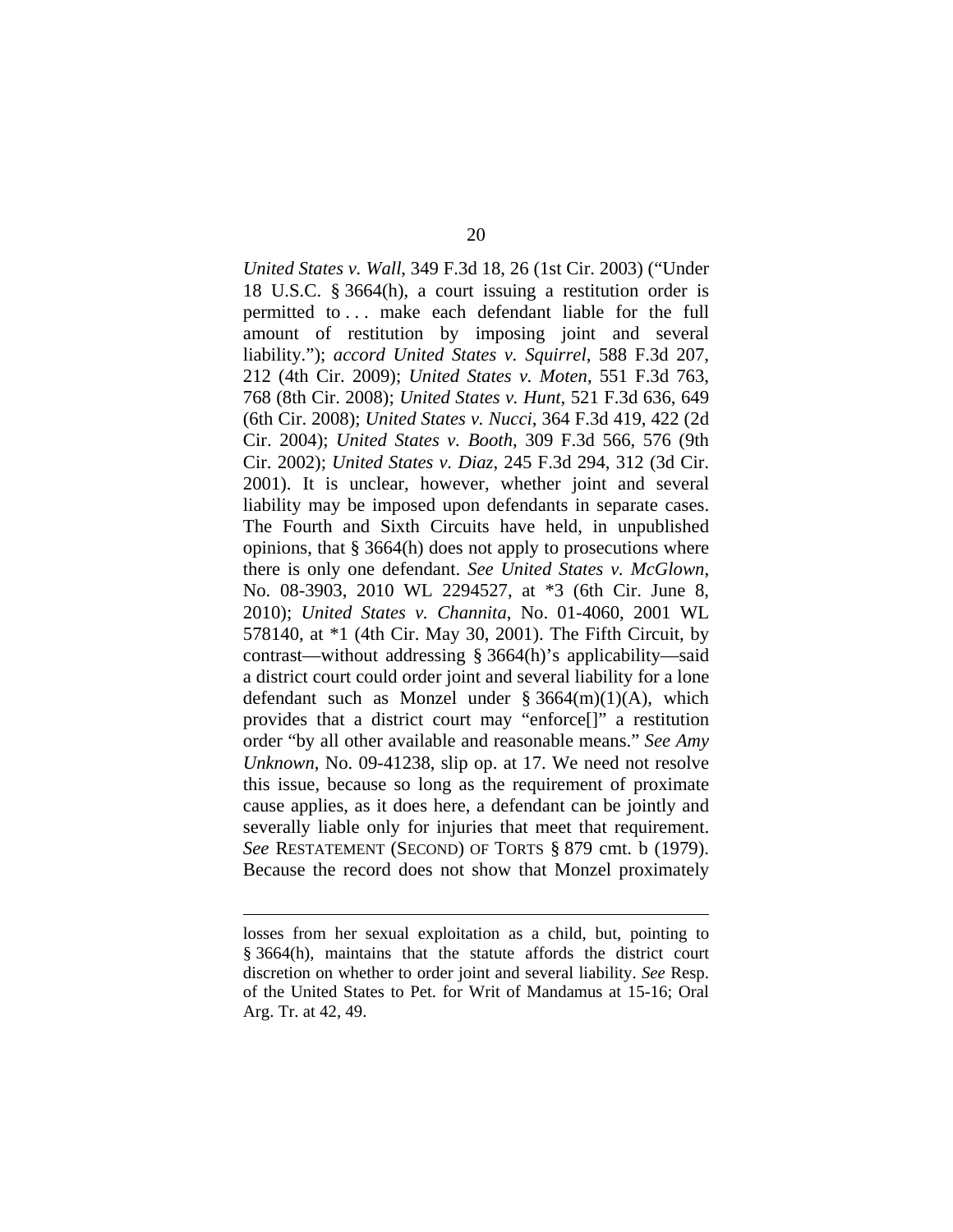caused all of Amy's injuries, the district court did not clearly and indisputably err by declining to impose joint and several liability on him for the full  $$3,263,758$  she seeks.<sup>10</sup>

The district court did, however, clearly err by awarding an amount of restitution it acknowledged was less than the harm Monzel had caused. Under § 3664(e), the government bears the burden of demonstrating the amount of loss the victim suffered "as a result of the [defendant's] offense." In this case, because the government failed to submit "any evidence whatsoever" regarding the amount of Amy's losses attributable to Monzel, $11$  Restitution Order at 3, the district court said it had no basis upon which to calculate the amount of harm Monzel had proximately caused her and so decided to award "nominal" restitution of \$5000, *id.* at 5.

<sup>&</sup>lt;sup>10</sup> Amy's effort to analogize Monzel's possession to participation in a "joint enterprise" with "mutual agency, so that the act of one is the act of all," Pet. for Writ of Mandamus at 24 (quoting WILLIAM L. PROSSER, THE LAW OF TORTS § 52, at 315 (4th ed. 1971)), also fails. There is no evidence at all in the record that Monzel acted "in concert" with others to distribute and possess Amy's image, as is required for such enterprise liability to apply. KEETON ET AL., *supra*, § 52, at 346.

 $11$  In an opinion issued several months prior to the restitution order, the district court concluded that Amy's "alleged losses were proximately caused by Monzel's possession of [her] image[]." *United States v. Monzel*, 746 F. Supp. 2d 76, 88 (D.D.C. 2010). The court made clear, however, that it was *not* deciding at that point the amount of Amy's losses that Monzel had caused. Rather, the court was "only identif[ying] the losses alleged for the purposes of considering the causal connection between them and [Monzel's] conduct." *Id.* at 84 n.12. Whether "the Government ha[d] met its burden to prove the losses or the amount to be apportioned to Monzel" were issues to be decided later. *Id.*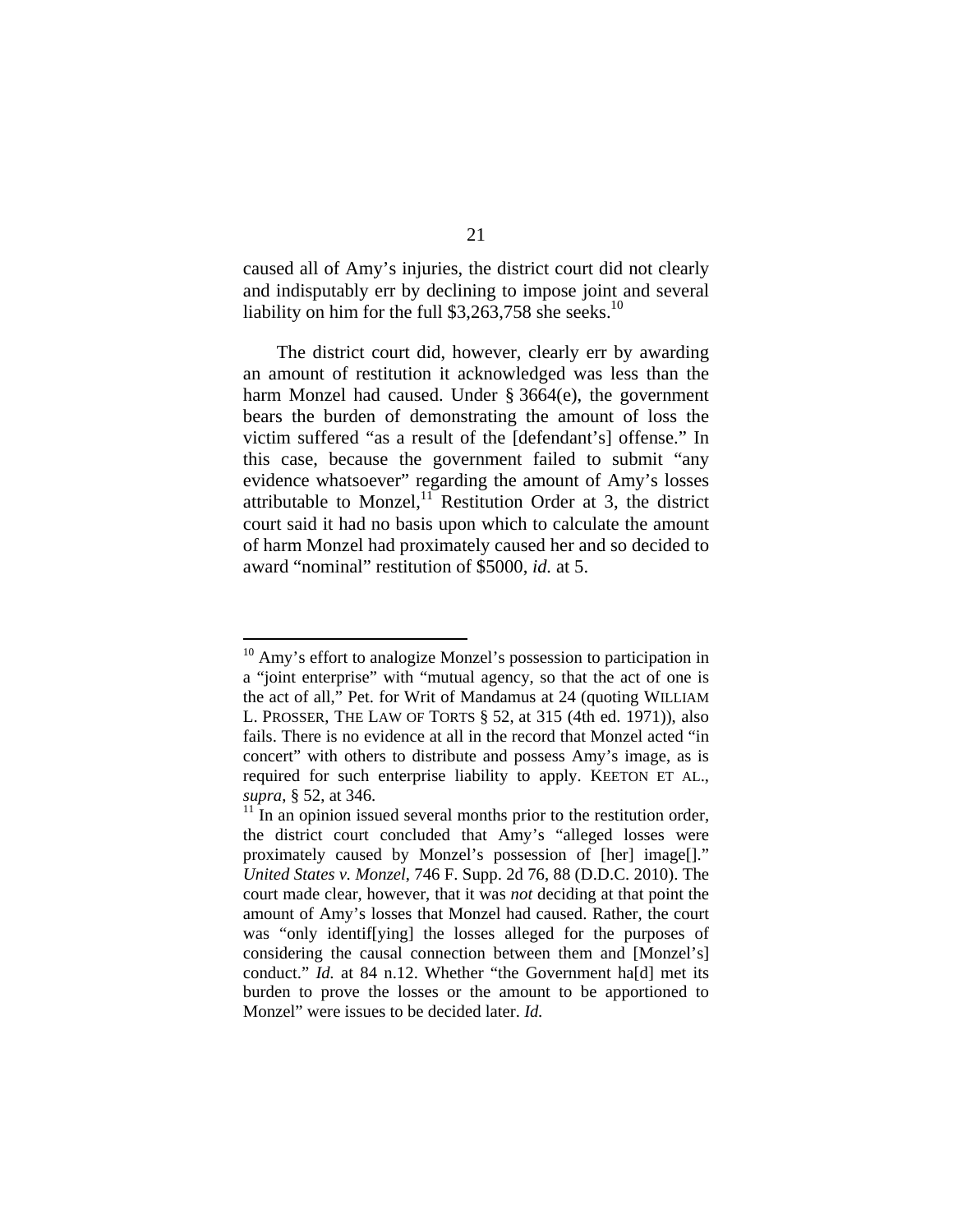But in the very next sentence the court said it had "no doubt" that this award was "less than the actual harm" Monzel had caused Amy. *Id.* at 5. This was clear and indisputable error. A district court cannot avoid awarding the "full amount of the victim's losses,"  $18$  U.S.C.  $\S$   $2259(b)(1)$ , simply because the attribution analysis is difficult or the government provides less-than-ideal information. The court must order restitution equal to the amount of harm the government proves the defendant caused the victim. *See id.* § 3664(e) ("Any dispute as to the proper amount or type of restitution shall be resolved by the court by the preponderance of the evidence. The burden of demonstrating the amount of the loss sustained by a victim as a result of the offense shall be on the attorney for the Government."). Certainly the court cannot award *less* restitution than it determines the victim is entitled to.

We recognize, of course, that determining the dollar amount of a victim's losses attributable to the defendant will often be difficult. In a case such as this one, where the harm is ongoing and the number of offenders impossible to pinpoint, such a determination will inevitably involve some degree of approximation. But this is not fatal. Section 2259 does "not impose[] a requirement of causation approaching mathematical precision." *United States v. Doe*, 488 F.3d 1154, 1160 (9th Cir. 2007). Rather, the district court's charge is "to estimate, based upon facts in the record, the amount of [the] victim's loss with some reasonable certainty." *Id.* 

On remand, the district court should consider anew the amount of Amy's losses attributable to Monzel's offense and order restitution equal to that amount. Although there is relatively little in the present record to guide its decisionmaking on this, the district court is free to order the government to submit evidence regarding what losses were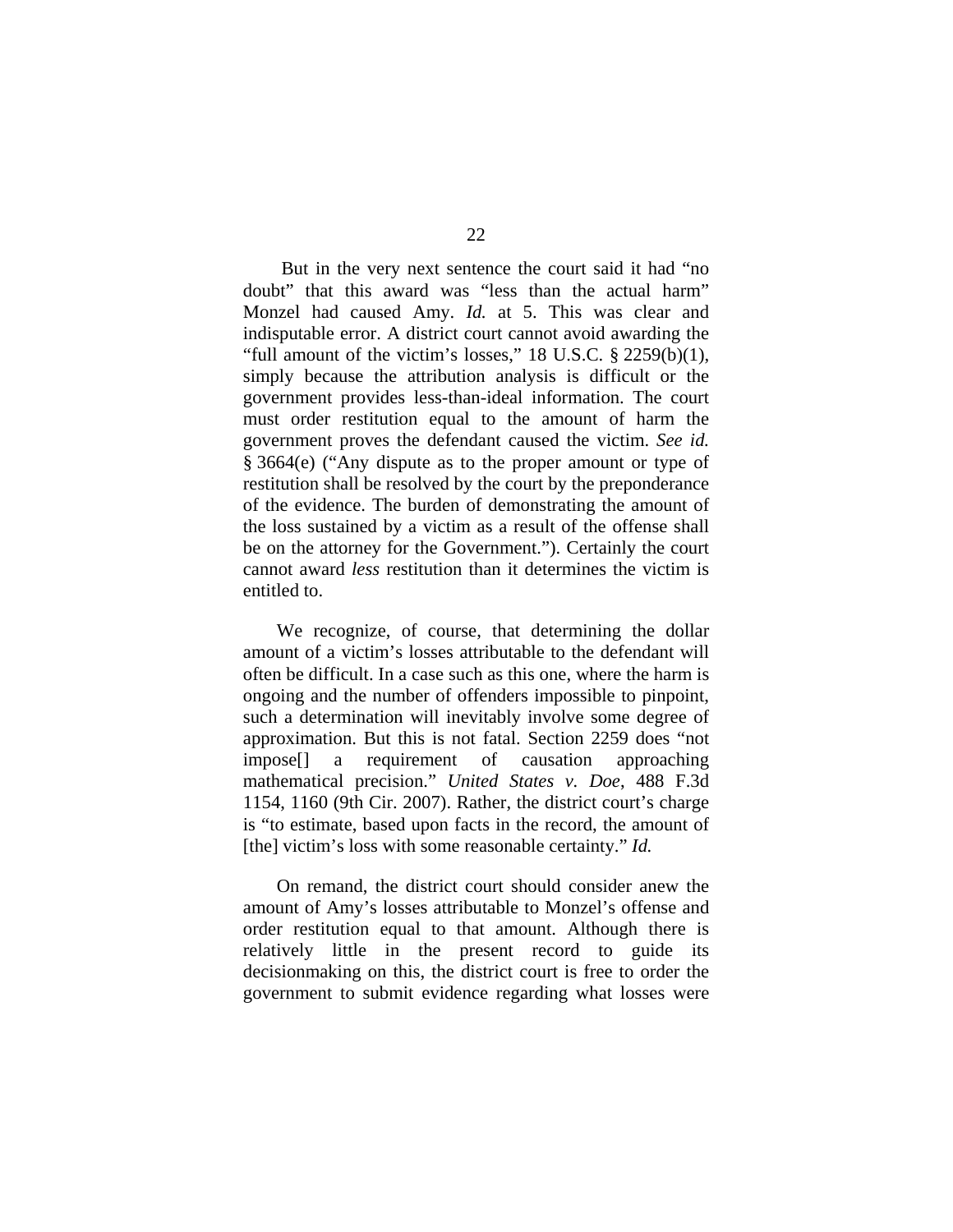caused by Monzel's possession of Amy's image or to order the government to suggest a formula for determining the proper amount of restitution. The burden is on the government to prove the amount of Amy's losses Monzel caused. We expect the government will do more this time around to aid the district court. We express no view as to the appropriate level of restitution, but emphasize that in fixing the amount the district court must rely upon some principled method for determining the harm Monzel proximately caused.

B

 To prevail on her petition, Amy must also show that mandamus is her only adequate remedy. *See Power*, 292 F.3d at 784. Since the enactment of the CVRA, every circuit to consider the question has held that mandamus is a crime victim's only recourse for challenging a restitution order. *See Aguirre-González*, 597 F.3d at 52-55 (1st Cir.); *United States v. Hunter*, 548 F.3d 1308, 1317 (10th Cir. 2008) ("We hold that individuals claiming to be victims under the CVRA may not appeal from the alleged denial of their rights under that statute except through a petition for a writ of mandamus as set forth by 18 U.S.C. § 3771(d)(3)."); *cf. Amy Unknown*, No. 09- 41238, slip op. at 11 (5th Cir.) ("affirm[ing]" that "[a crime victim] likely has no other means for obtaining review of the district court's decision not to order restitution" besides mandamus (quoting *In re Amy*, 591 F.3d 792, 793 (5th Cir.  $(2009)$ ) (internal quotation marks omitted)).<sup>12</sup> We agree.

<sup>12</sup> The Sixth Circuit's position on the issue is unclear. In *In re Acker*, 596 F.3d 370 (2010), the Sixth Circuit held that a putative victim has no right to directly appeal a district court decision not to award restitution where the victim simultaneously files a mandamus petition raising "identical issues" as the appeal, *see id.* at 373. *Acker* distinguished an earlier Sixth Circuit decision, *In re*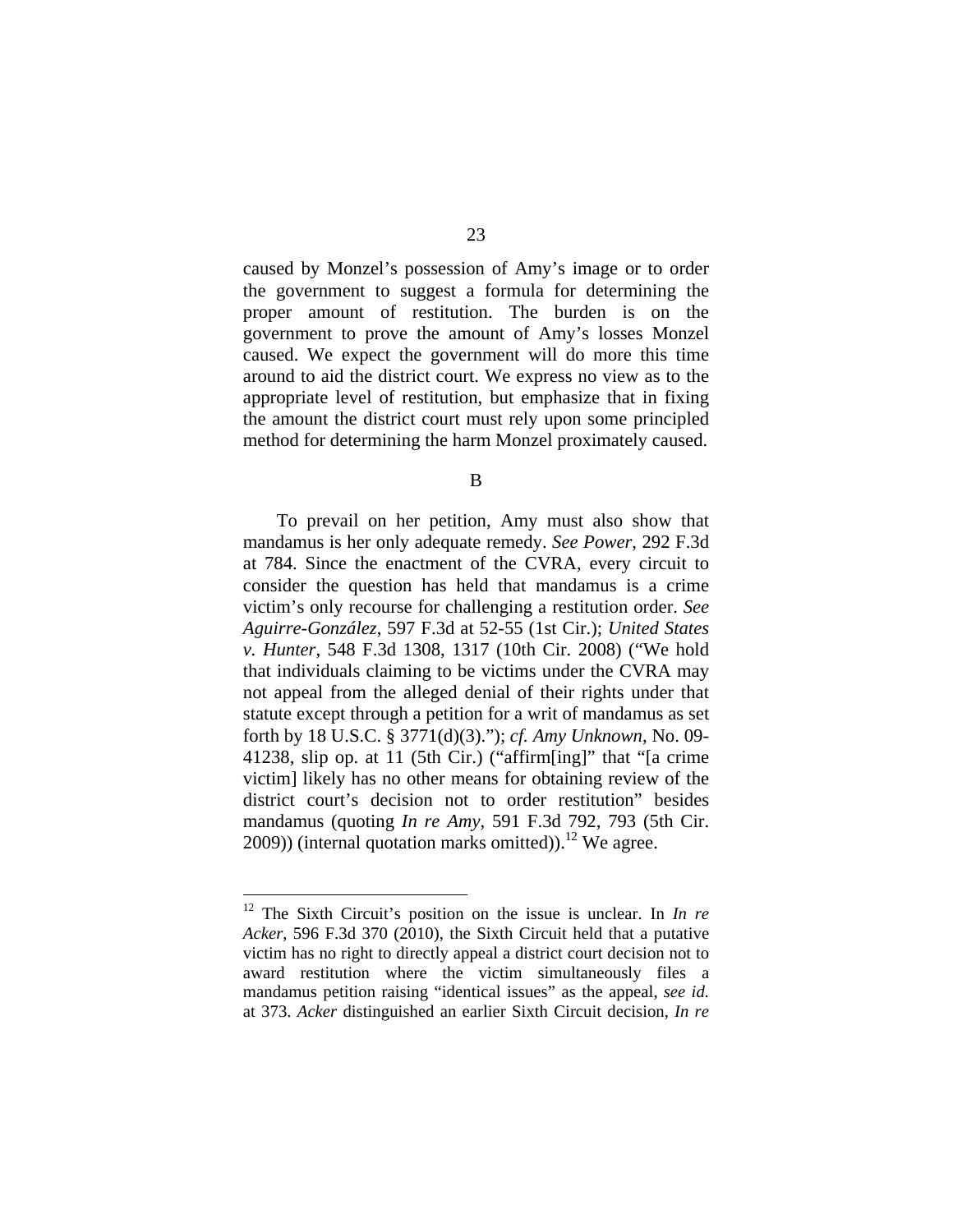Although we "have jurisdiction of appeals from all final decisions of the district courts," 28 U.S.C. § 1291, the general rule is that "one who is not a party or has not been treated as a party to a judgment has no right to appeal therefrom." *Karcher v. May*, 484 U.S. 72, 77 (1987). However, "[t]he Supreme Court has 'never . . . restricted the right to appeal to named parties to [a] litigation,'" *In re Sealed Case (Med. Records)*, 381 F.3d 1205, 1211 n.4 (D.C. Cir. 2004) (omission and second alteration in original) (quoting *Devlin v. Scardelletti*, 536 U.S. 1, 7 (2002)), and "if [a] decree affects [a third party's] interests, he is often allowed to appeal," *id.* (second alteration in original) (quoting *Castillo v. Cameron Cnty.*, 238 F.3d 339, 349 (5th Cir. 2001)).

Amy argues that even though she was not a party below, she has a direct interest in the district court's restitution order and should therefore be allowed to appeal. Her argument, however, overlooks that she is seeking to appeal part of Monzel's *sentence*. Regardless of the rules that govern nonparty appeals in other contexts, "the default rule [is] that crime victims have no right to directly appeal a defendant's criminal sentence." *Aguirre-González*, 597 F.3d at 54; *see also Hunter*, 548 F.3d at 1312 ("[W]e are aware of no precedent for allowing a non-party appeal that would reopen a criminal case following sentencing.").

Amy claims that several cases from this and other circuits reflect "well-recognized authority . . . permitting non-parties

*Siler*, 571 F.3d 604 (2009), that permitted victims to directly appeal a district court's denial of their motion under the CVRA to obtain the defendants' presentence reports, *id.* at 607-09, on the ground that the *Siler* victims had "been effectively treated as intervening parties" by the district court and did not assert their rights under the CVRA until "eighteen months after the criminal proceedings had concluded," *Acker*, 596 F.3d at 373.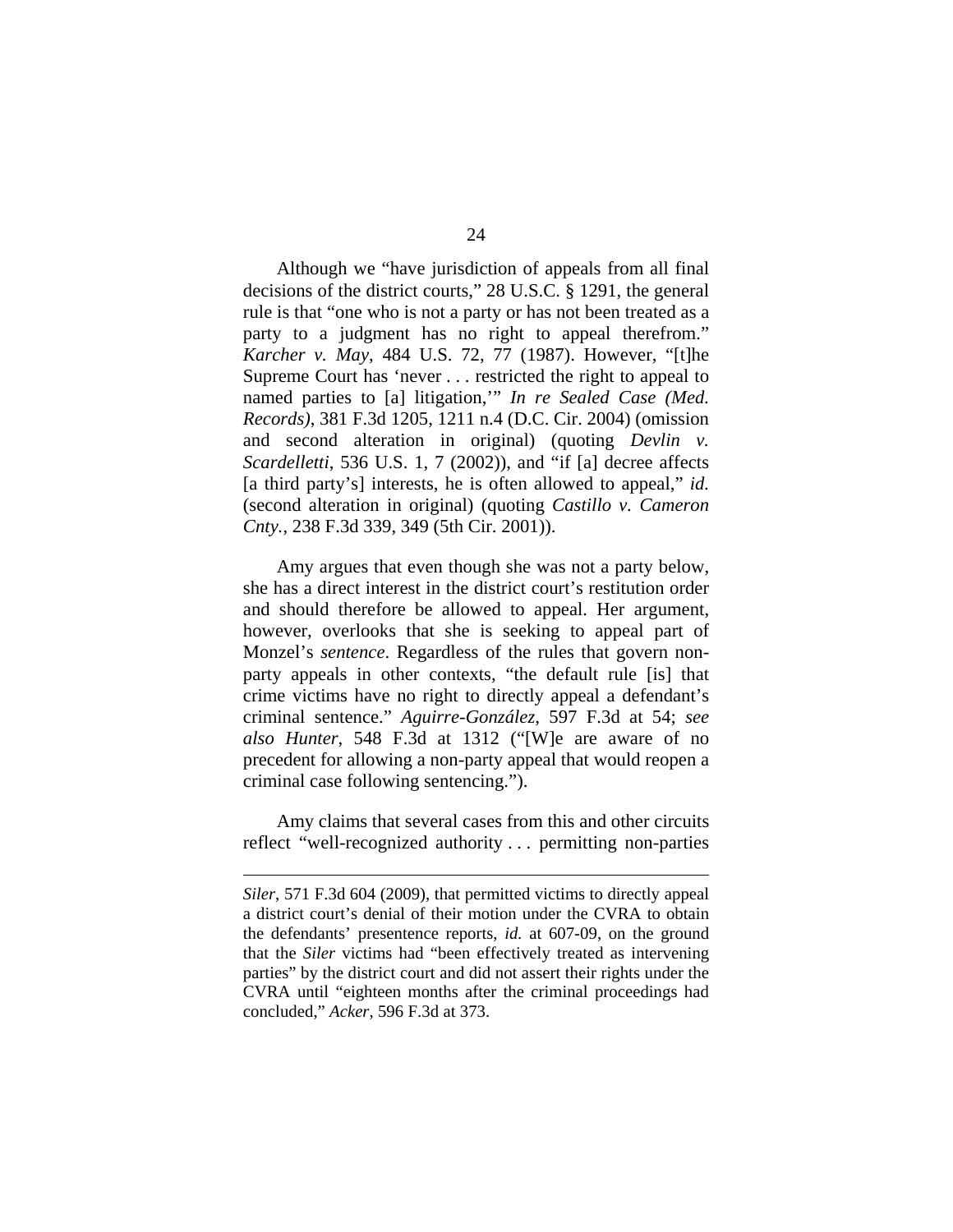to appeal decisions in criminal cases which directly harm their rights." Pet'r's Mot. to Consolidate Appeal with Mandamus Pet. at 8. But none of the cases she cites involved a request by a victim to alter a defendant's sentence. Rather, all of them concerned disclosure of information in which the non-party had some interest. *See id.* at 8-9 n.4 (citing *United States v. Antar*, 38 F.3d 1348 (3d Cir. 1994); *In re Subpoena to Testify Before Grand Jury Directed to Custodian of Records*, 864 F.2d 1559 (11th Cir. 1989); *Anthony v. United States*, 667 F.2d 870 (10th Cir. 1981); *In re Smith*, 656 F.2d 1101 (5th Cir. 1981); *United States v. Hubbard*, 650 F.2d 293 (D.C. Cir. 1980); *United States v. Briggs*, 514 F.2d 794 (5th Cir. 1974)); *see also* Amy's Resp. to Gov't Mot. to Dismiss at 17 (citing *Doe v. United States*, 666 F.2d 43 (4th Cir. 1981)); *Hubbard*, 650 F.2d at 311 n.67 ("Federal courts have frequently permitted third parties to assert their interests in preventing disclosure of material sought in criminal proceedings or in preventing further access to materials already so disclosed."). Here, by contrast, Amy is asking the court to revisit her restitution award, which *is* part of Monzel's sentence.13 *See, e.g.*, 18 U.S.C. § 3663A(a)(1)

<sup>&</sup>lt;sup>13</sup> The *only* case Amy points us to where a court has allowed a crime victim to appeal part of a defendant's sentence is *United States v. Kones*, 77 F.3d 66 (3d Cir. 1996), in which the Third Circuit heard a victim's appeal of a district court order denying restitution, *see id.* at 68. *Kones*'s persuasive value on this point is negligible, however, given that the government did not contest the court's jurisdiction to hear the victim's appeal, *see* Def.-Appellee's Br. at 1, *Kones*, No. 95-1434 (3d Cir. Aug. 16, 1995), and the court's statement of its jurisdiction was one sentence long and devoid of discussion, *see* 77 F.3d at 68; *see also Steel Co. v. Citizens for a Better Env't*, 523 U.S. 83, 91 (1998) (stating that "drive-by jurisdictional rulings" where jurisdiction is "assumed by the parties[] and . . . assumed without discussion by the Court" have "no precedential effect"); *Lewis v. Casey*, 518 U.S. 343, 352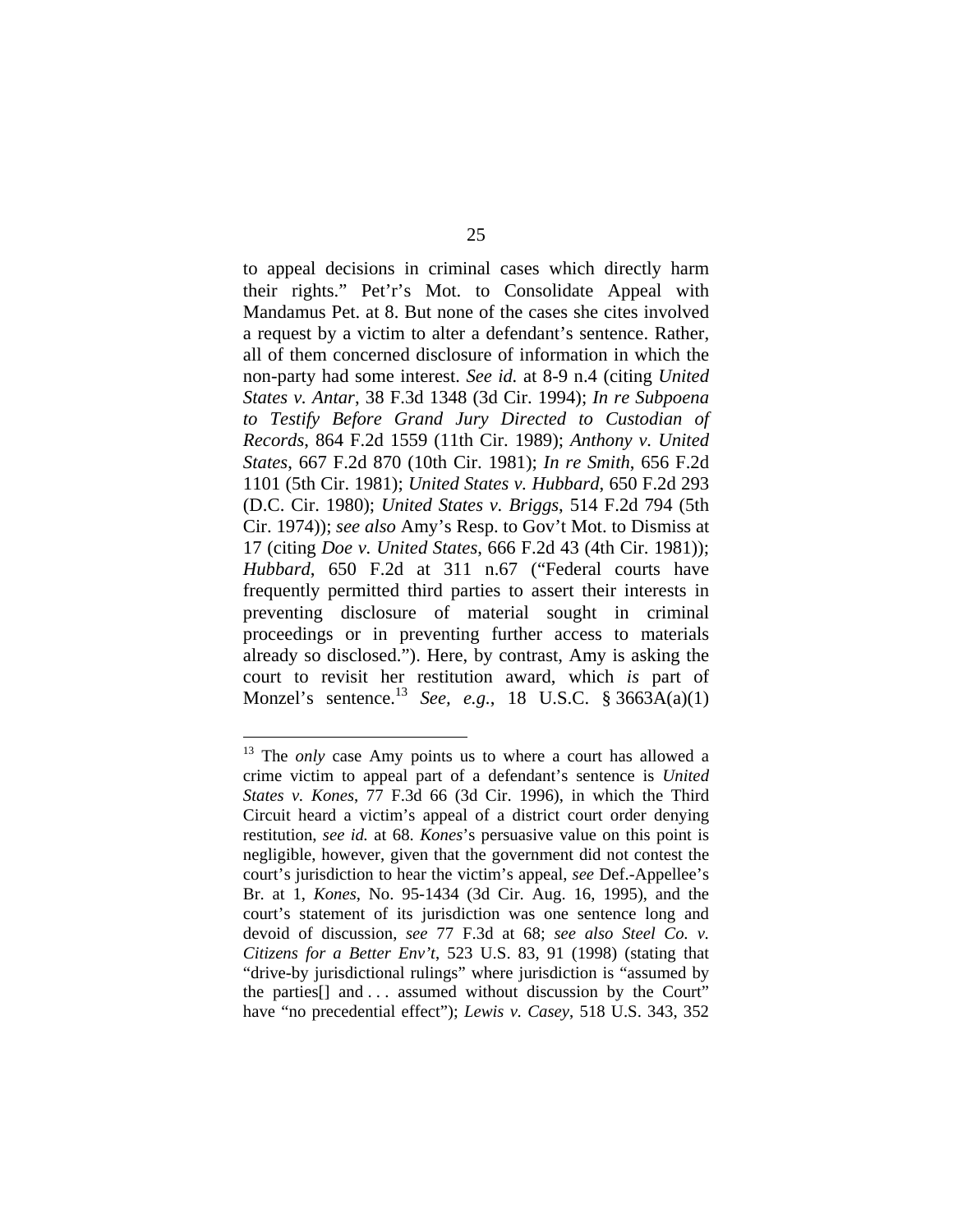("[W]hen sentencing a defendant convicted of an offense described in subsection (c), the court shall order . . . that the defendant make restitution to the victim of the offense . . . ."); *id.* § 3664(*o*) ("A sentence that imposes an order of restitution is a final judgment . . . ."); *United States v. Cohen*, 459 F.3d 490, 496 (4th Cir. 2006) ("[R]estitution is . . . part of the criminal defendant's sentence."); *United States v. Acosta*, 303 F.3d 78, 87 (1st Cir. 2002) ("It is undisputed that restitution is part of a sentence."); *United States v. Syme*, 276 F.3d 131, 159 (3d Cir. 2002) ("Restitution orders have long been treated as part of the sentence for the offense of conviction  $\dots$ ."). Amy thus runs headlong into the rule against direct appeals of sentences by crime victims.

The CVRA does not alter this rule. To begin with, "where a statute expressly provides a particular remedy or remedies, a court must be chary of reading others into it." *Transamerica Mortg. Advisors, Inc. v. Lewis*, 444 U.S. 11, 19 (1979). That the CVRA expressly provides for mandamus review makes us reluctant to read into it an implied right to direct appeal. Moreover, the CVRA's "carefully crafted and detailed enforcement scheme provides 'strong evidence that Congress did *not* intend to authorize other remedies that it simply forgot to incorporate expressly.'" *Mertens v. Hewitt Assocs.*, 508 U.S. 248, 254 (1993) (quoting *Mass. Mut. Life Ins. Co. v. Russell*, 473 U.S. 134, 146-47 (1985)). Not only does the CVRA provide for mandamus review, but it also expressly authorizes the government to assert crime victims' rights on direct appeal, *see* 18 U.S.C. § 3771(d)(4), and sets forth specific rules for when crime victims may move to reopen sentences, *see id.* § 3771(d)(5). That Congress included these provisions but did *not* provide for direct

n.2 (1996) ("[W]e have repeatedly held that the existence of unaddressed jurisdictional defects has no precedential effect.").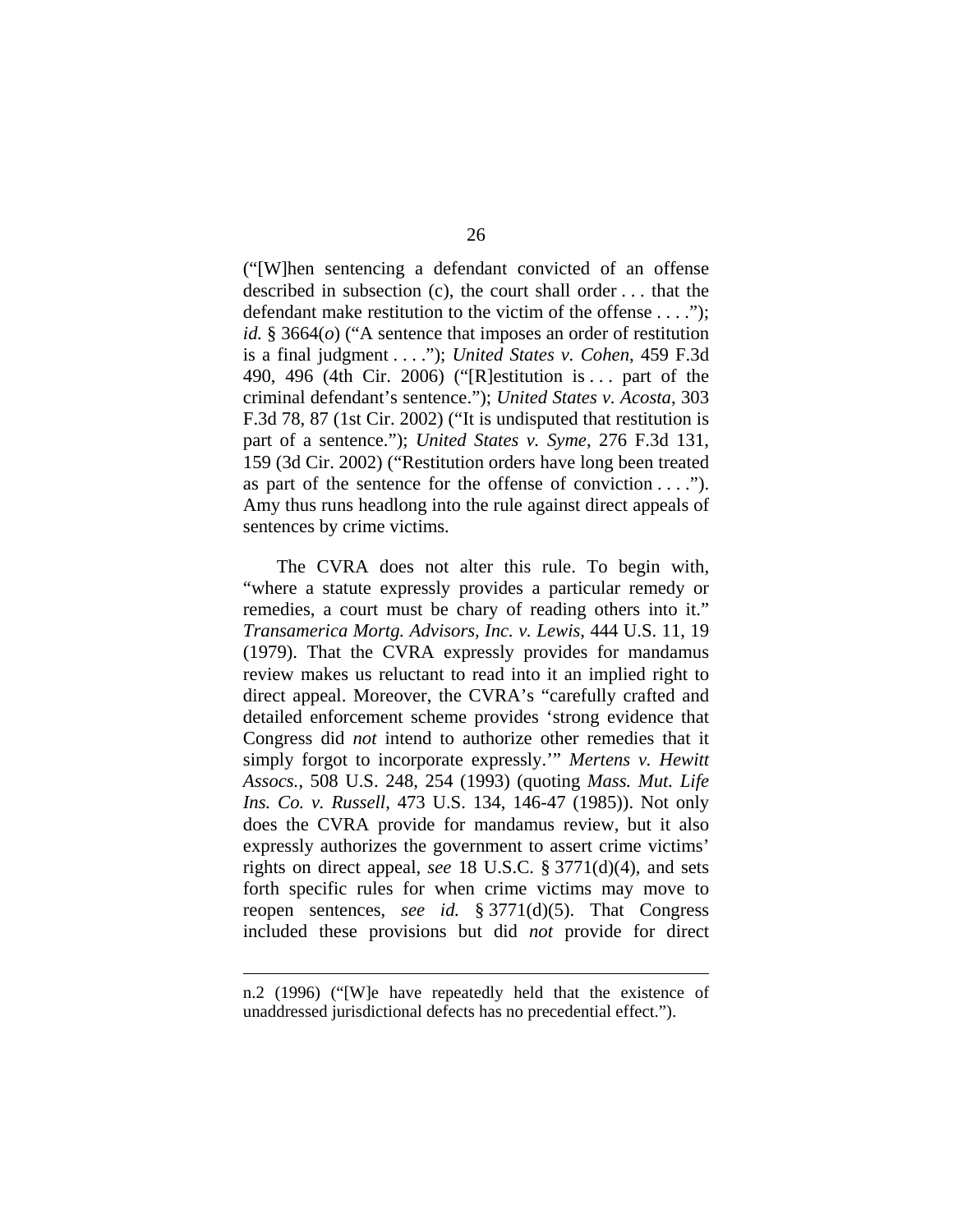appeals by crime victims is strong evidence that it did not intend to authorize such appeals.

It is also significant that while Congress expressly authorized the government to assert victims' rights on direct appeal under  $\S 3771(d)(4)$ , it made no such provision for victims themselves. *See id.* § 3771(d)(4) ("In any appeal in a criminal case, the Government may assert as error the district court's denial of any crime victim's right in the proceeding to which the appeal relates."). This contrasts with  $\S 3771(d)(3)$ , which authorizes both the government *and* victims to bring mandamus petitions. *See id.* § 3771(d)(3) (stating that any "movant" who has asserted a crime victim's rights before the district court may petition for mandamus); *id.* § 3771(d)(1) (providing that the crime victim, the crime victim's representative, and the government may assert a victim's rights before the district court). Had Congress intended to allow victims to directly appeal, it seems likely it would have provided them that right under  $\S 3771(d)(4)$  just as it provided them mandamus petitions under § 3771(d)(3). *Cf. Russello v. United States*, 464 U.S. 16, 23 (1983) ("[W]here Congress includes particular language in one section of a statute but omits it in another section of the same Act, it is generally presumed that Congress acts intentionally and purposely in the disparate inclusion or exclusion.").

Amy also argues that she is entitled to a direct appeal because two other circuits permitted crime victims to appeal restitution orders prior to the enactment of the CVRA, a statute that was intended to broaden, not narrow, available remedies. *See United States v. Perry*, 360 F.3d 519, 524-33 (6th Cir. 2004) (permitting crime victim to appeal vacatur of lien enforcing victim's restitution award under the Mandatory Victims Restitution Act, 18 U.S.C. §§ 3663A, 3664); *United States v. Kones*, 77 F.3d 66, 68 (3d Cir. 1996) (hearing crime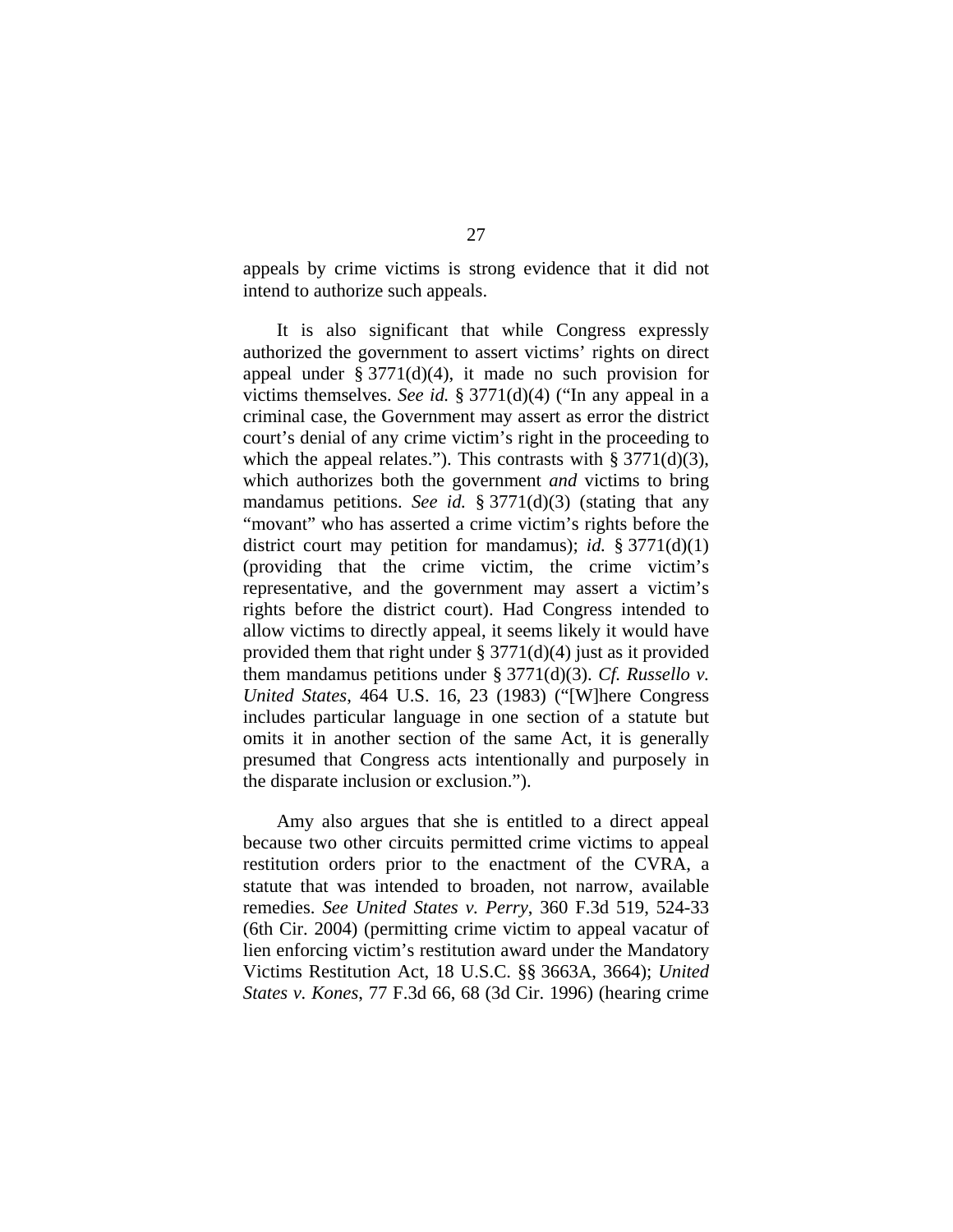victim's appeal of district court order denying restitution under the Victim and Witness Protection Act, 18 U.S.C. § 3663); *see also* 150 CONG. REC. 7301 (statement of Sen. Kyl) ("It is not the intent of [the CVRA] to limit any laws in favor of crime victims that may currently exist, whether these laws are statutory, regulatory, or found in case law."); *id.* (statement of Sen. Feinstein) ("[I]t is not our intent to restrict victims' rights or accommodations found in other laws."). But even if two circuits allowed crime victims to appeal restitution orders prior to the enactment of the CVRA, a plurality of circuits did not. *See Mindel*, 80 F.3d at 398 (9th Cir.); *United States v. Kelley*, 997 F.2d 806, 807 (10th Cir. 1993); *United States v. Johnson*, 983 F.2d 216, 217 (11th Cir. 1993); *United States v. Grundhoefer*, 916 F.2d 788, 793 (2d Cir. 1990). There was no settled right of appeal for the CVRA to narrow.14

Amy responds that the cases preventing victims from appealing restitution orders are irrelevant because they were decided under the Victim and Witness Protection Act (VWPA), which, unlike § 2259, makes restitution discretionary rather than mandatory, takes into account the defendant's financial circumstances, and does not provide victims much opportunity to influence sentencing proceedings. *See* 18 U.S.C. § 3663(a). We should look instead, she argues, to *United States v. Perry*, 360 F.3d 519, a 2004 Sixth Circuit decision that permitted a crime victim to appeal an adverse restitution order under the Mandatory Victims Restitution Act (MVRA), a statute more analogous to

 $14$  Moreover, only one circuit had ever allowed a victim to appeal the *amount* of restitution. *See Kones*, 77 F.3d at 68 (3d Cir.). Another circuit had allowed a victim to appeal an order impairing her ability to *collect* restitution, *see Perry*, 360 F.3d at 522, 524-33 (6th Cir.), but did not consider whether the victim could appeal the actual amount of the award.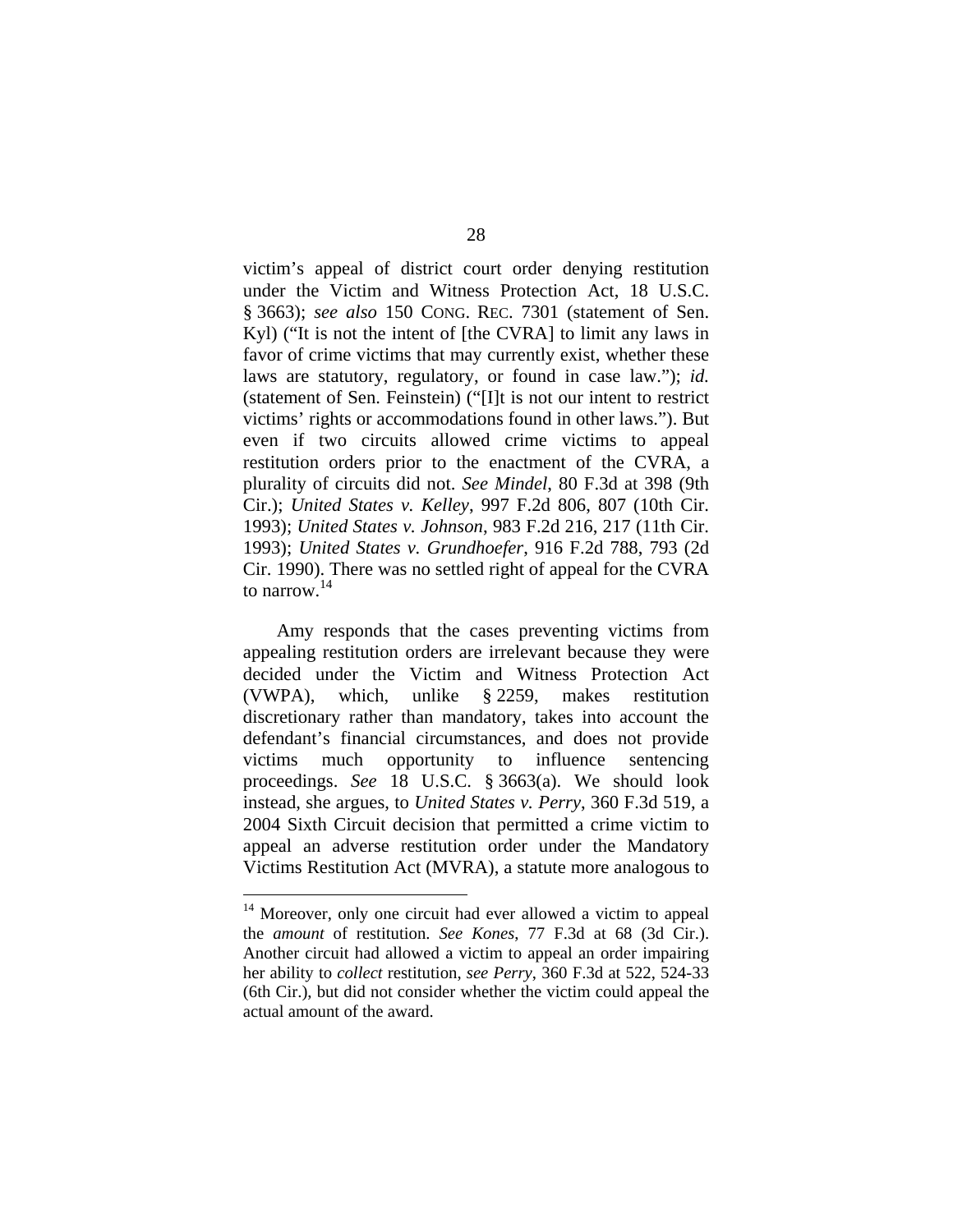§ 2259, *id.* at 524-33. *Perry* expressly declined to follow the VWPA cases on the ground that the MVRA is "dramatically more 'pro-victim'" than the VWPA, *id.* at 524: the MVRA makes restitution mandatory, not discretionary, *see* 18 U.S.C. § 3663A(a)(1); requires the court to award full restitution regardless of the defendant's financial circumstances, *see id.*  $§ 3664(f)(1)(A);$  and gives victims a role in the sentencing process, *see id.* § 3664(d)(2).

But the victim in *Perry* was not appealing an order *awarding* restitution; rather, she was appealing an order affecting her ability to *enforce* an order awarding restitution. *See Perry*, 360 F.3d at 522 (describing victim's appeal of order vacating judgment lien she had obtained to enforce her restitution award). Granting the victim relief would not have altered the defendant's sentence. Here, by contrast, Amy is appealing the order awarding her restitution and is seeking a higher award. Granting her relief *would* alter the defendant's sentence.<sup>15</sup>

Moreover, the CVRA and the MVRA differ significantly in the extent to which they provide remedies for challenging restitution orders. The MVRA may provide victims an opportunity to submit affidavits detailing their losses, *see* 18 U.S.C. § 3664(d)(2), but it does not provide a right to petition the court of appeals for mandamus, grant the government express power to assert crime victims' rights on appeal, or set forth procedures by which victims may move to reopen sentences. Thus, the Supreme Court's teaching that a

<sup>&</sup>lt;sup>15</sup> In any event, *Perry* is not the only case to consider a victim's right to appeal an MVRA restitution order. In *United States v. United Security Savings Bank*, 394 F.3d 564 (8th Cir. 2004) (per curiam), the Eighth Circuit said that a crime victim may *not* appeal a restitution order made under the MVRA, *id.* at 567. Thus, a victim's right to appeal under the MVRA is far from settled.